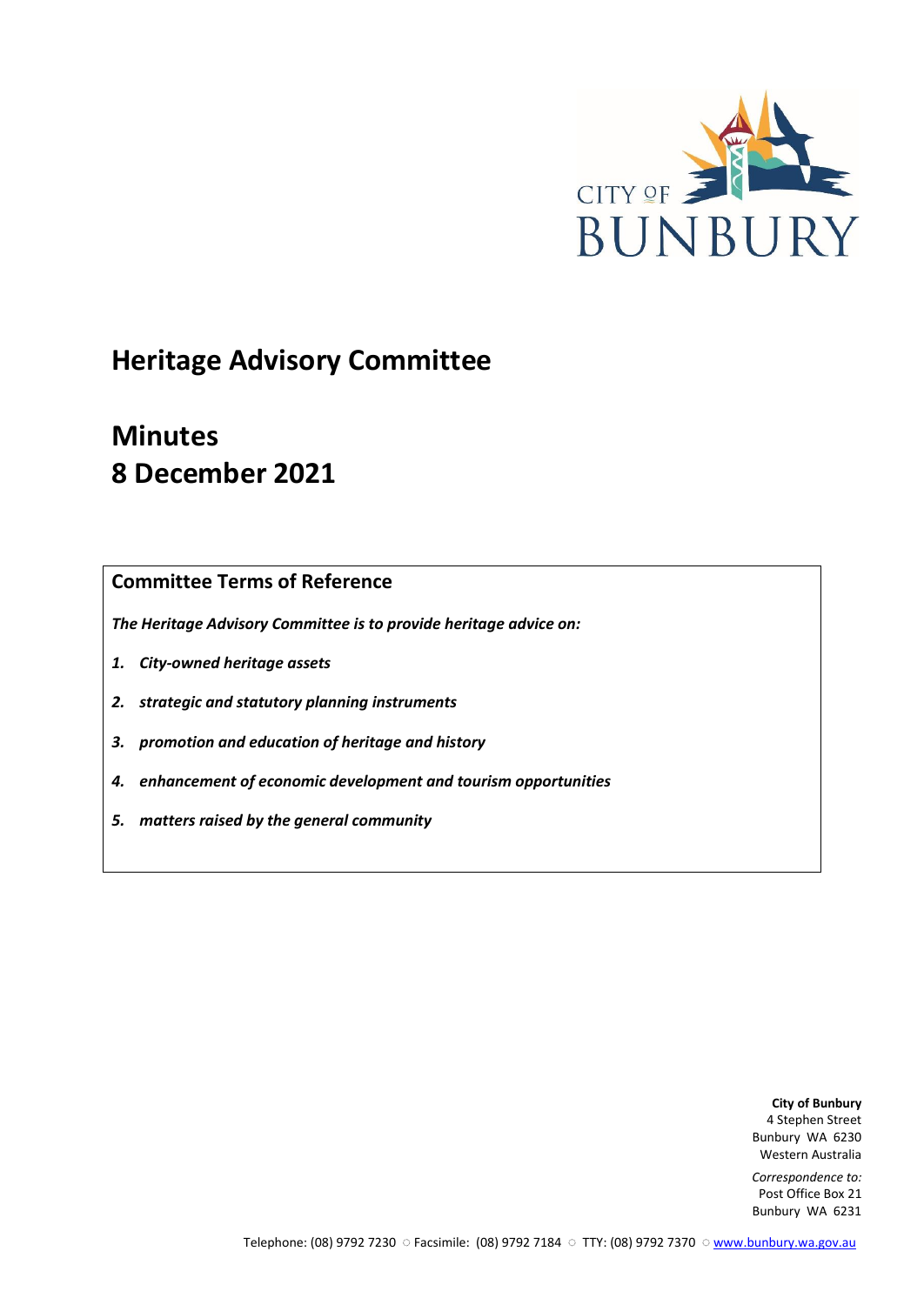Item No

#### **Table of Contents**

| Subiect |
|---------|
|---------|

Page No

| 1.  |      |  |  |
|-----|------|--|--|
| 2.  |      |  |  |
| 3.  |      |  |  |
| 4.  |      |  |  |
|     | 4.1  |  |  |
|     | 4.2  |  |  |
| 5.  |      |  |  |
| 6.  |      |  |  |
| 7.  |      |  |  |
| 8.  |      |  |  |
|     | 8.1  |  |  |
|     | 8.2  |  |  |
|     | 8.3  |  |  |
| 9.  |      |  |  |
| 10. |      |  |  |
|     | 10.1 |  |  |
|     | 10.2 |  |  |
|     | 10.3 |  |  |
|     | 10.4 |  |  |
|     | 10.5 |  |  |
|     |      |  |  |
|     |      |  |  |
|     | 12.1 |  |  |
|     | 12.2 |  |  |
| 13. |      |  |  |
| 14. |      |  |  |
|     |      |  |  |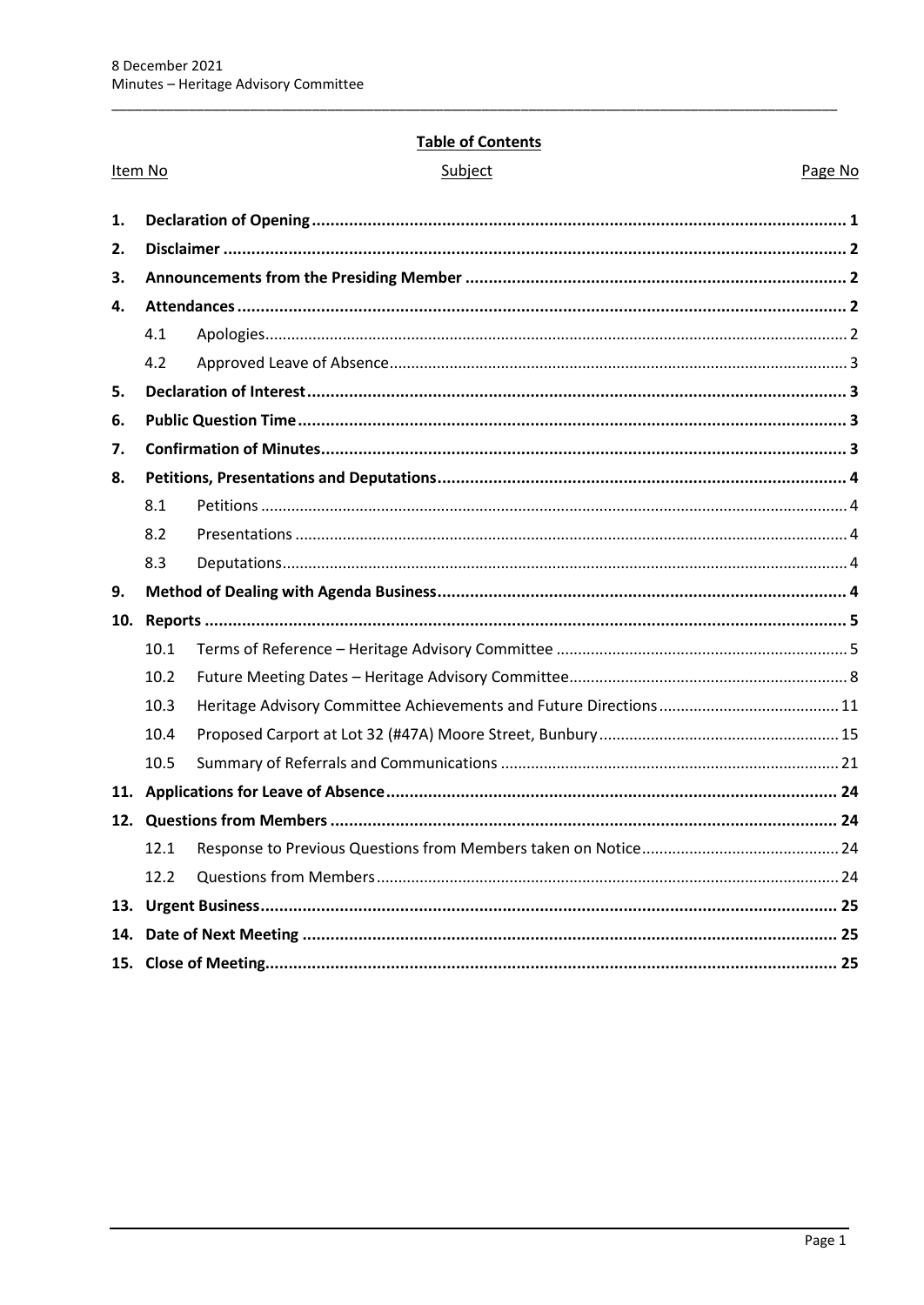# **Acknowledgement of Country**

\_\_\_\_\_\_\_\_\_\_\_\_\_\_\_\_\_\_\_\_\_\_\_\_\_\_\_\_\_\_\_\_\_\_\_\_\_\_\_\_\_\_\_\_\_\_\_\_\_\_\_\_\_\_\_\_\_\_\_\_\_\_\_\_\_\_\_\_\_\_\_\_\_\_\_\_\_\_\_\_\_\_\_\_\_\_\_\_\_\_\_\_\_\_

We acknowledge the Traditional owners of this land, the Wardandi Noongar people, and pay our respects to Elders past, present and emerging.

# **Vision**

Bunbury: welcoming and full of opportunities.

# **Organisational Values**

# #WEARECOB

|                         | We are one team                                    |  |  |
|-------------------------|----------------------------------------------------|--|--|
|                         | We keep each other safe                            |  |  |
| <b>WE ARE COMMUNITY</b> | We display empathy and respect                     |  |  |
|                         | We have fun and celebrate our successes            |  |  |
|                         | We work together to achieve great outcomes         |  |  |
|                         | We are open to opportunities                       |  |  |
|                         | We actively listen and think things through        |  |  |
| <b>WE ARE OPEN</b>      | We are inclusive and treat everyone equally        |  |  |
|                         | We are honest and open in our communications       |  |  |
|                         | We are open to feedback to improve our performance |  |  |
|                         | We lead the change, we own it                      |  |  |
|                         | We trust and empower each other                    |  |  |
| <b>WE ARE BRAVE</b>     | We have the difficult conversations early          |  |  |
|                         | We hold ourselves to the highest standard          |  |  |
|                         | We have the courage to improve and simplify        |  |  |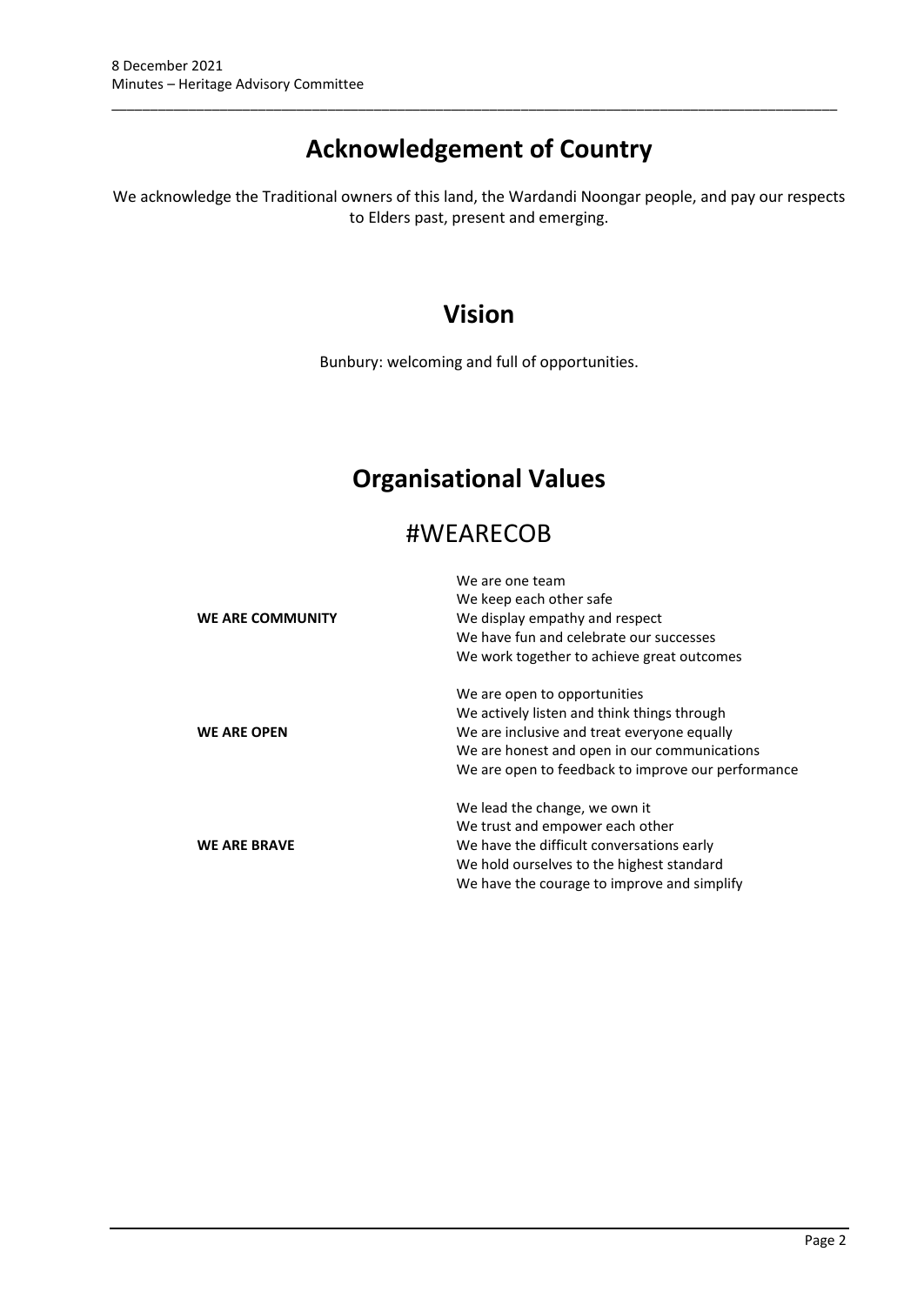

# **Heritage Advisory Committee**

# **Minutes**

#### **8 December 2021**

Members of the public to note that recommendations made by this committee are not final and will be subject to adoption (or otherwise) at a future meeting of the Bunbury City Council.

#### <span id="page-3-0"></span>**1. Declaration of Opening**

The Strategic Planning Officer (Heritage) declared the meeting open at 4:00pm.

Please note Council Decision 335/13 from the Ordinary Meeting held on 26 November 2013 when administering Committees of Council states in part:

*"That Council:* 

*…*

- *1. Request that the Committees retained appoint a Councillor as the Presiding Member to enable more effective reporting back to Council in relation to Committee items and recommendations.*
- *3. Require each Committee to set an annual meeting program which will be advertised to enable members of the public to attend."*

As this is the first meeting of the Heritage Advisory Committee since the 2021 local government elections, the Committee is required to elect a Presiding Member from amongst themselves in accordance with section 5.12 of the *Local Government Act 1995*. The Strategic Planning Officer (Heritage) will call for nominations for the position of Presiding Member, and if necessary, conduct a ballot.

#### **Outcome of the Meeting held 8 December 2021**

Peter Suckling nominated and Graham Houghton seconded Cr Smith as the Presiding Member. No other nominations were received and Councillor Smith accepted the nomination and was subsequently elected to the position unanimously.

#### **Committee Decision**

That Cr Smith be appointed as the Presiding Member of the Heritage Advisory Committee.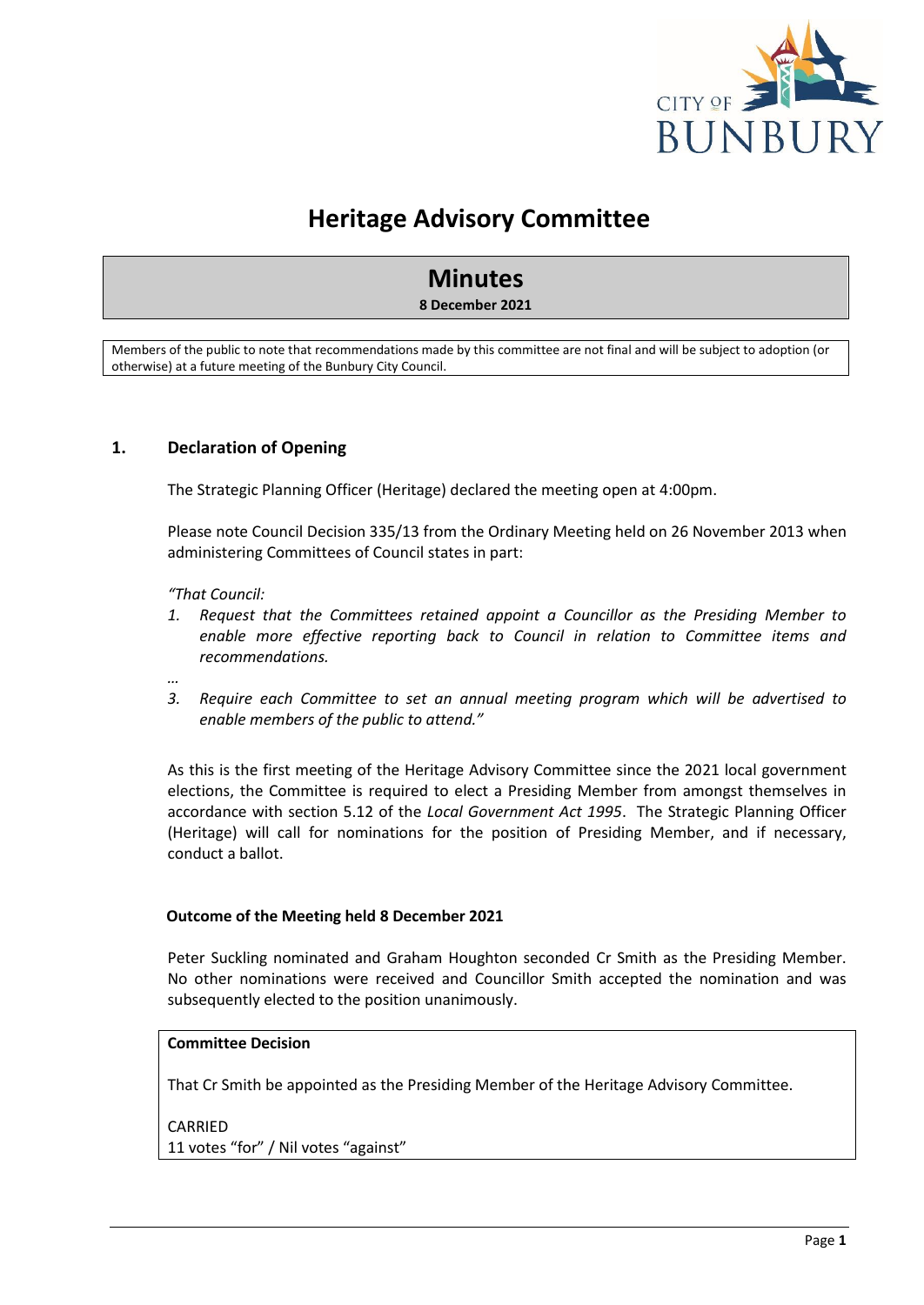### <span id="page-4-0"></span>**2. Disclaimer**

Not applicable to this committee.

### <span id="page-4-1"></span>**3. Announcements from the Presiding Member**

The Presiding Member welcomed the members of the Heritage Advisory Committee and noted that these meetings would run the same way that the Mayor funs Council Meetings with all questions through the Presiding Member.

\_\_\_\_\_\_\_\_\_\_\_\_\_\_\_\_\_\_\_\_\_\_\_\_\_\_\_\_\_\_\_\_\_\_\_\_\_\_\_\_\_\_\_\_\_\_\_\_\_\_\_\_\_\_\_\_\_\_\_\_\_\_\_\_\_\_\_\_\_\_\_\_\_\_\_\_\_\_\_\_\_\_\_\_\_\_\_\_\_\_\_\_\_\_

#### <span id="page-4-2"></span>**4. Attendances**

| Committee Members:       |                         |  |  |
|--------------------------|-------------------------|--|--|
| <b>Member Name</b>       | <b>Representing</b>     |  |  |
| Cr Tresslyn Smith        | <b>Presiding Member</b> |  |  |
| Cr Cheryl Kozisek        | City of Bunbury         |  |  |
| Cr Marina Quain          | City of Bunbury         |  |  |
| Del Ambrosius            | Community               |  |  |
| <b>Bernhard Bischoff</b> | Community               |  |  |
| Sam Brown                | Community               |  |  |
| Stephen Craddock         | Community               |  |  |
| <b>Graham Houghton</b>   | Community               |  |  |
| <b>Duncan Rutherford</b> | Community               |  |  |
| Robert Schmidt           | Community               |  |  |
| <b>Peter Suckling</b>    | Community               |  |  |

# *Support Staff:*

| <b>Name</b>   | <b>Title</b>                                                                          |
|---------------|---------------------------------------------------------------------------------------|
| Gary Barbour  | <b>Director Sustainable Communities</b>                                               |
| Lacey Brown   | Strategic Planning Officer (Heritage)                                                 |
| Liz Allan     | Executive Assistant (Research and Project) to the Director<br>Sustainable Communities |
| Matilda Hodge | <b>Planning Officer</b>                                                               |

#### <span id="page-4-3"></span>**4.1 Apologies**

Nil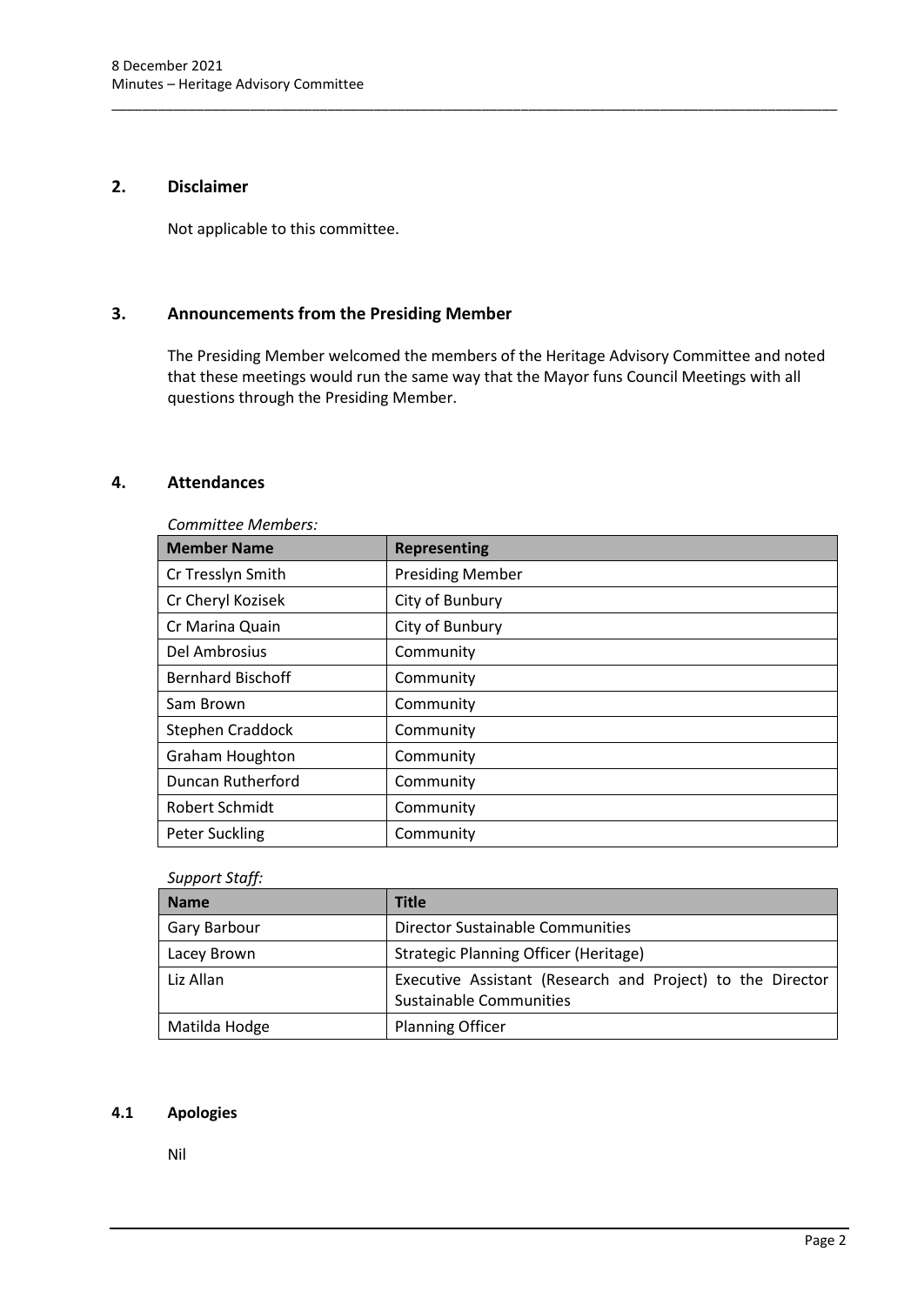#### <span id="page-5-0"></span>**4.2 Approved Leave of Absence**

Nil

### <span id="page-5-1"></span>**5. Declaration of Interest**

IMPORTANT: Committee members to complete a "Disclosure of Interest" form for each item on the agenda in which they wish to disclose a financial/proximity/impartiality interest. They should give the form to the Presiding Member before the meeting commences. After the meeting, the form is to be forwarded to the Administration Services Section for inclusion in the Corporate Financial Disclosures Register.

\_\_\_\_\_\_\_\_\_\_\_\_\_\_\_\_\_\_\_\_\_\_\_\_\_\_\_\_\_\_\_\_\_\_\_\_\_\_\_\_\_\_\_\_\_\_\_\_\_\_\_\_\_\_\_\_\_\_\_\_\_\_\_\_\_\_\_\_\_\_\_\_\_\_\_\_\_\_\_\_\_\_\_\_\_\_\_\_\_\_\_\_\_\_

Nil

#### <span id="page-5-2"></span>**6. Public Question Time**

Not applicable

#### <span id="page-5-3"></span>**7. Confirmation of Minutes**

The Minutes of the Heritage Advisory Committee held on 11 August 2021 have been circulated.

#### **Recommendation**

The Minutes of the Heritage Advisory Committee Meeting held on 11 August 2021, are confirmed as a true and accurate record.

#### **Outcome of the Meeting held 8 December 2021**

The recommendation was moved Peter Suckling, seconded Stephen Craddock.

The Presiding Member put the motion to the vote and it was adopted to become the Committee's decision on the matter.

### **Committee Decision**

The Minutes of the Heritage Advisory Committee Meeting held on 11 August 2021, are confirmed as a true and accurate record.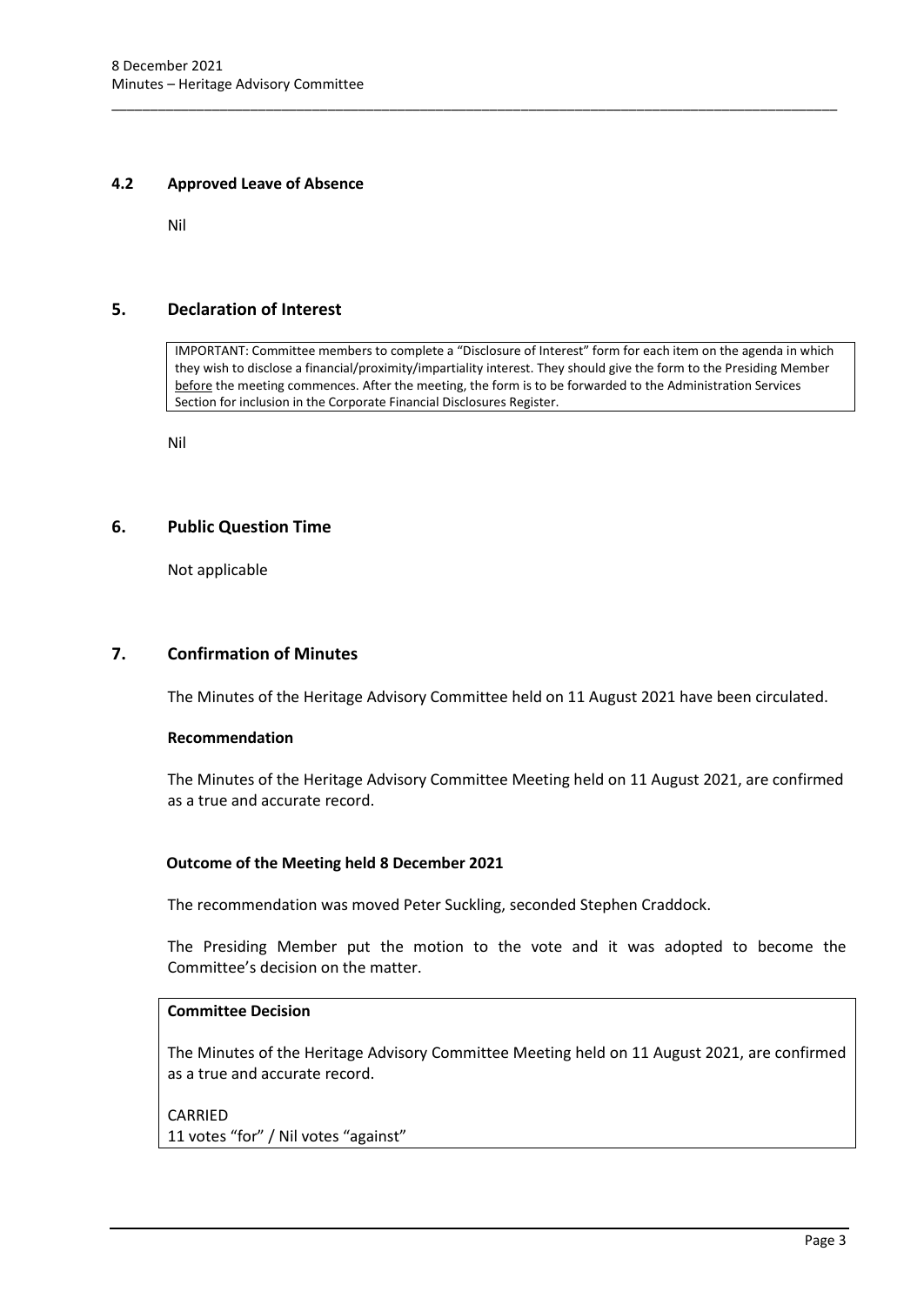# <span id="page-6-0"></span>**8. Petitions, Presentations and Deputations**

\_\_\_\_\_\_\_\_\_\_\_\_\_\_\_\_\_\_\_\_\_\_\_\_\_\_\_\_\_\_\_\_\_\_\_\_\_\_\_\_\_\_\_\_\_\_\_\_\_\_\_\_\_\_\_\_\_\_\_\_\_\_\_\_\_\_\_\_\_\_\_\_\_\_\_\_\_\_\_\_\_\_\_\_\_\_\_\_\_\_\_\_\_\_

#### <span id="page-6-1"></span>**8.1 Petitions**

Nil

#### <span id="page-6-2"></span>**8.2 Presentations**

Nil

#### <span id="page-6-3"></span>**8.3 Deputations**

Nil

# <span id="page-6-4"></span>**9. Method of Dealing with Agenda Business**

Items will be dealt with in the order in which they appear.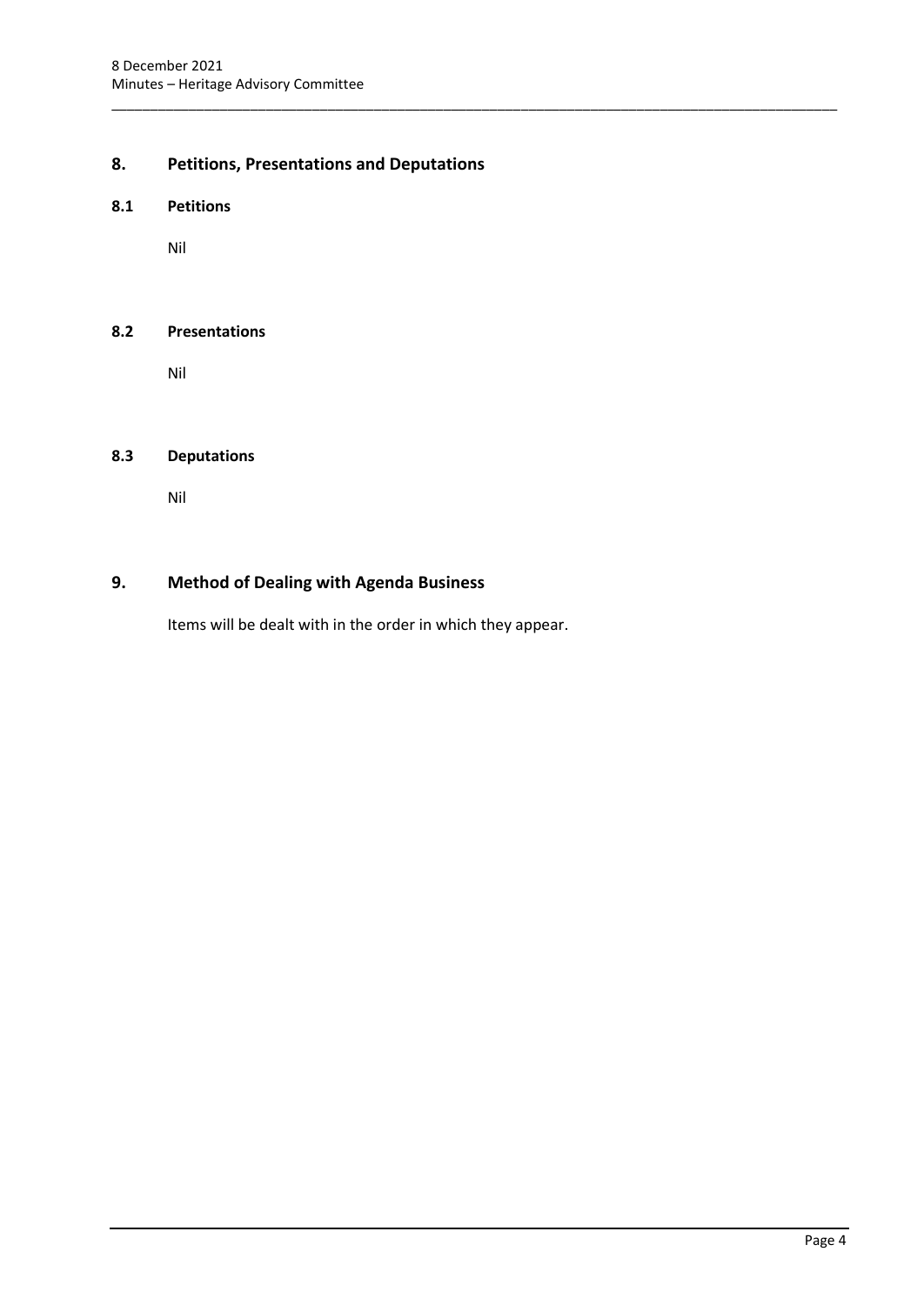#### <span id="page-7-0"></span>**10. Reports**

#### <span id="page-7-1"></span>**10.1 Terms of Reference – Heritage Advisory Committee**

| <b>File Ref:</b>                                                                  | COB/517                                            |   |                             |
|-----------------------------------------------------------------------------------|----------------------------------------------------|---|-----------------------------|
| <b>Applicant/Proponent:</b>                                                       | Internal                                           |   |                             |
| <b>Responsible Officer:</b>                                                       | Lacey Brown, Strategic Planning Officer (Heritage) |   |                             |
| <b>Responsible Manager:</b>                                                       | Felicity Anderson, Manager City Growth             |   |                             |
| Executive:                                                                        | Gary Barbour, Director Sustainable Communities     |   |                             |
| <b>Authority/Discretion</b>                                                       | Advocacy                                           | ⋈ | Review                      |
|                                                                                   | ⊠<br>Executive/Strategic                           |   | Quasi-Judicial              |
|                                                                                   | ⊠<br>Legislative                                   |   | <b>Information Purposes</b> |
|                                                                                   |                                                    |   |                             |
| Appendix 1: Heritage Advisory Committee Terms of Reference<br><b>Attachments:</b> |                                                    |   |                             |

\_\_\_\_\_\_\_\_\_\_\_\_\_\_\_\_\_\_\_\_\_\_\_\_\_\_\_\_\_\_\_\_\_\_\_\_\_\_\_\_\_\_\_\_\_\_\_\_\_\_\_\_\_\_\_\_\_\_\_\_\_\_\_\_\_\_\_\_\_\_\_\_\_\_\_\_\_\_\_\_\_\_\_\_\_\_\_\_\_\_\_\_\_\_

#### **Summary**

The purpose of this report is for the Committee to consider reviewing and endorsing the Terms of Reference for the Heritage Advisory Committee as **attached** at Appendix 1, City of Bunbury Committee Book, pg.12 and 13.

#### **Executive Recommendation**

That the Heritage Advisory Committee recommend Council adopt the Terms of Reference for the Heritage Advisory Committee as **attached** at Appendix 1.

#### **Strategic Relevance**

| Theme 4: | Our City                                                                             |
|----------|--------------------------------------------------------------------------------------|
| Goal:    | Civic leadership, partnerships and sound governance in delivering with and for       |
|          | the community.                                                                       |
|          | Objective 4.2: A highly-engaged and involved community, working together on strategy |
|          | development and implementation.                                                      |

#### **Regional Impact Statement**

Heritage is important for the community and has environmental, economic and social benefits as a resource for present and future generations. The City of Bunbury recognises the importance of identifying, assessing and managing heritage places within its local government area to align with contemporary community values.

#### **Background**

Council Decision 335/13 requests that all Committees commence a review of their terms of reference. This has been included in agendas for the first meeting of Committees.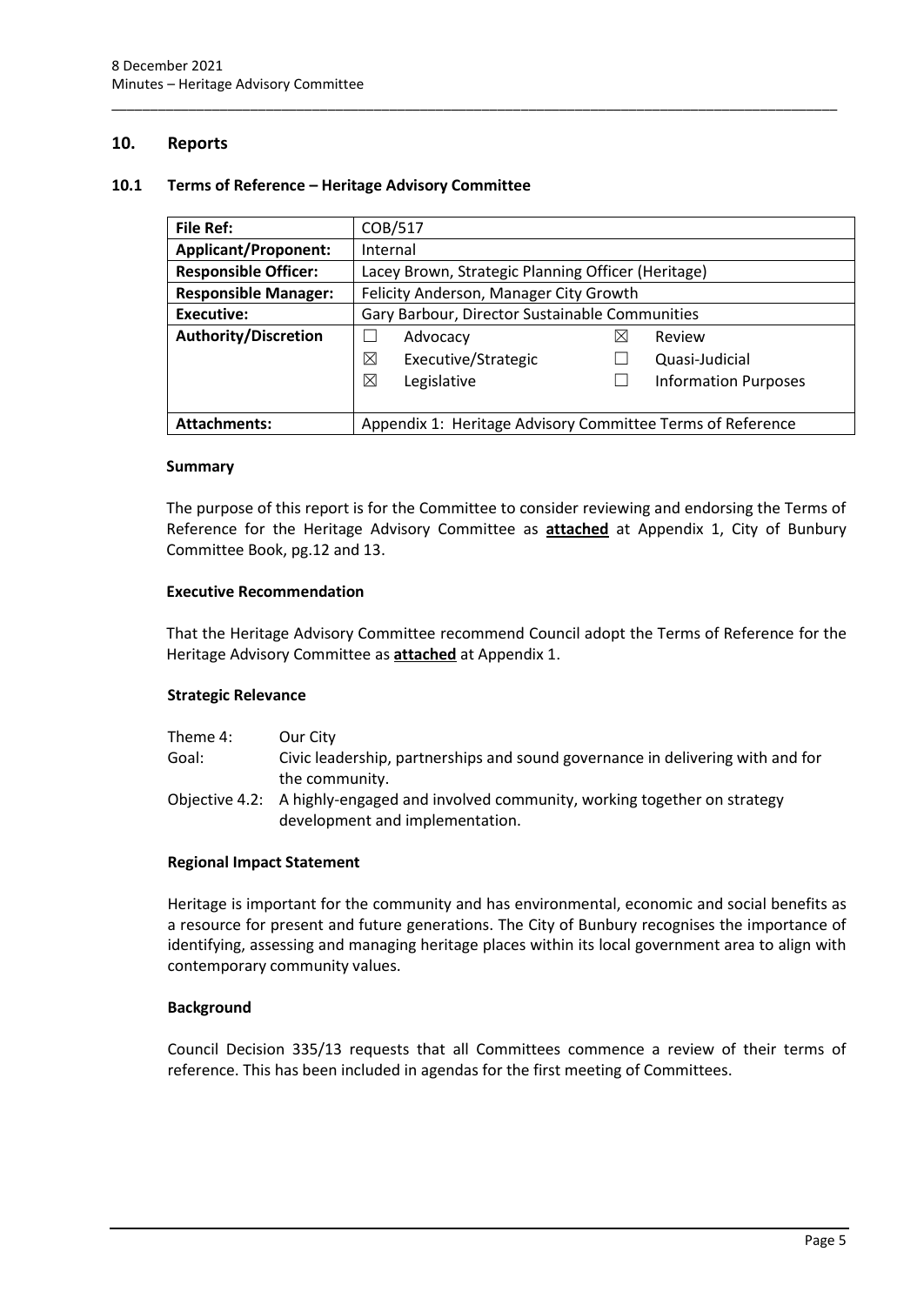#### **Council Policy Compliance**

Not applicable.

#### **Legislative Compliance**

*Local Government Act 1995.*

#### **Officer Comments**

The terms of reference has been drafted with broad intent to recognise that heritage is important for the community and has environmental, economic and social benefits as a resource for present and future generations.

\_\_\_\_\_\_\_\_\_\_\_\_\_\_\_\_\_\_\_\_\_\_\_\_\_\_\_\_\_\_\_\_\_\_\_\_\_\_\_\_\_\_\_\_\_\_\_\_\_\_\_\_\_\_\_\_\_\_\_\_\_\_\_\_\_\_\_\_\_\_\_\_\_\_\_\_\_\_\_\_\_\_\_\_\_\_\_\_\_\_\_\_\_\_

The purpose of the Heritage Advisory Committee is to provide for information exchange between Council and the general community on heritage.

The Heritage Advisory Committee is to provide heritage advice on:

- City-owned heritage assets;
- strategic and statutory planning instruments;
- promotion and education of heritage and history;
- enhancement of economic development and tourism opportunities;
- matters raised by the general community.

#### **Analysis of Financial and Budget Implications**

There are no financial or budgetary implications impacting from the recommendations of this report.

#### **Community Consultation**

Not applicable.

#### **Councillor/Officer Consultation**

Not applicable.

#### **Applicant Consultation**

Not applicable.

#### **Timeline: Council Decision Implementation**

Not applicable.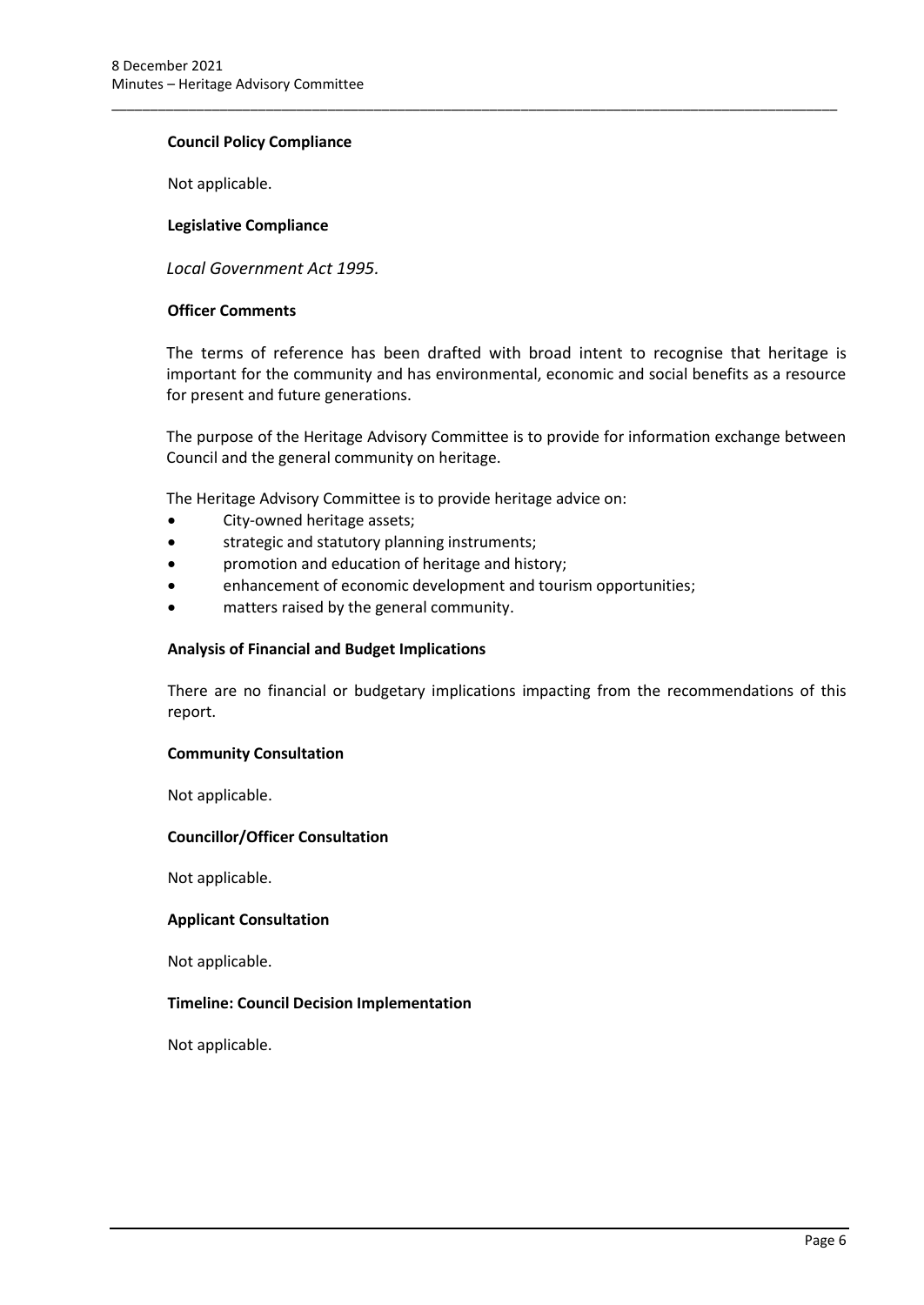### **Outcome of the Meeting held 8 December 2021**

The recommendation was moved Cr Kozisek, seconded Peter Suckling.

The Presiding Member put the motion to the vote and it was adopted to become the Committee's decision on the matter.

\_\_\_\_\_\_\_\_\_\_\_\_\_\_\_\_\_\_\_\_\_\_\_\_\_\_\_\_\_\_\_\_\_\_\_\_\_\_\_\_\_\_\_\_\_\_\_\_\_\_\_\_\_\_\_\_\_\_\_\_\_\_\_\_\_\_\_\_\_\_\_\_\_\_\_\_\_\_\_\_\_\_\_\_\_\_\_\_\_\_\_\_\_\_

#### **Committee Decision**

That the Heritage Advisory Committee recommend Council adopt the Terms of Reference for the Heritage Advisory Committee as **attached** at Appendix 1.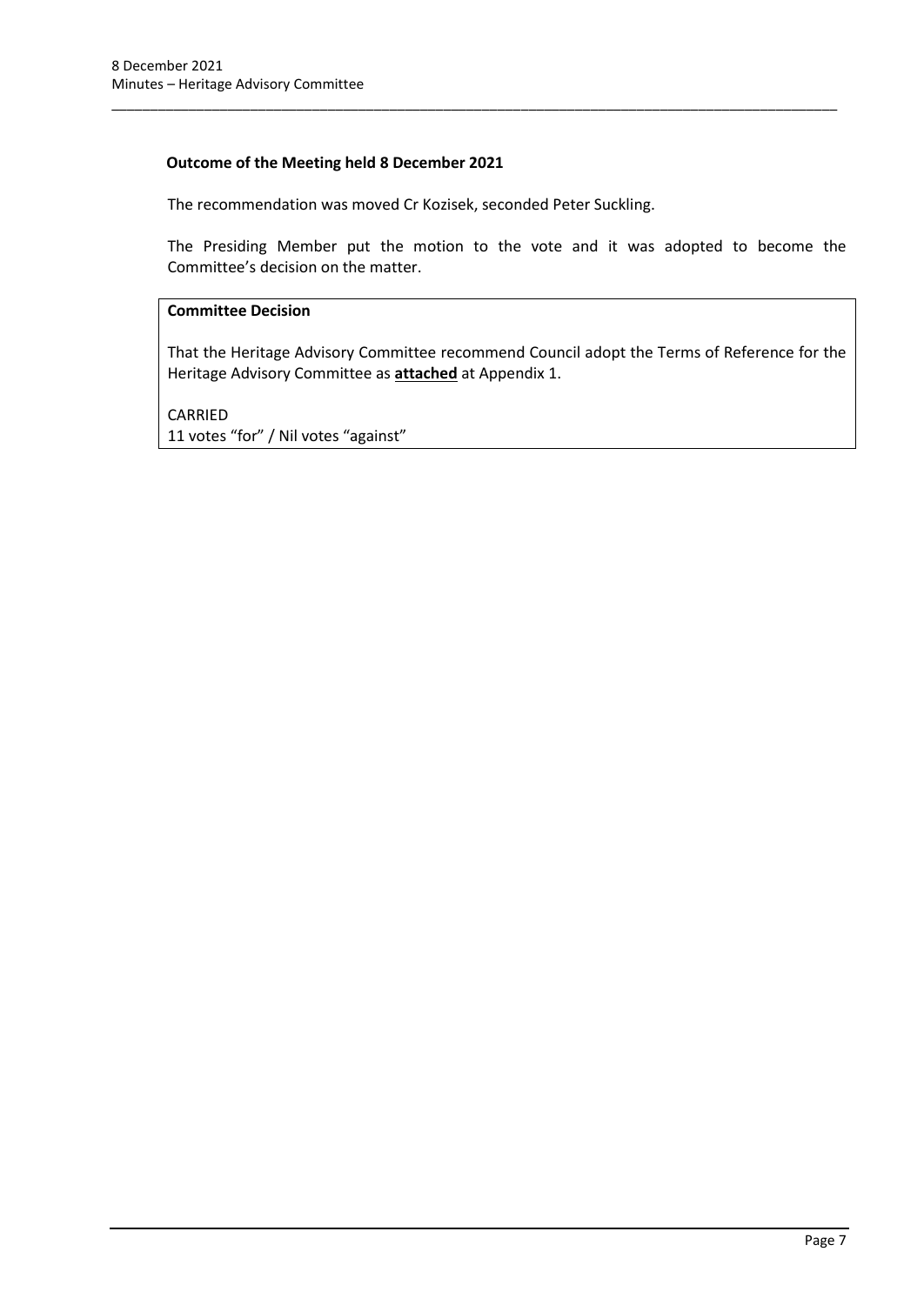#### <span id="page-10-0"></span>**10.2 Future Meeting Dates – Heritage Advisory Committee**

| <b>File Ref:</b>            | COB/517                                            |             |                             |
|-----------------------------|----------------------------------------------------|-------------|-----------------------------|
| <b>Applicant/Proponent:</b> | Heritage Advisory Committee                        |             |                             |
| <b>Responsible Officer:</b> | Lacey Brown, Strategic Planning Officer (Heritage) |             |                             |
| <b>Responsible Manager:</b> | Felicity Anderson, Manager City Growth             |             |                             |
| Executive:                  | Gary Barbour, Director Sustainable Communities     |             |                             |
| Authority/Discretion        | Advocacy                                           |             | Review                      |
|                             | Executive/Strategic                                |             | Quasi-Judicial              |
|                             | ⊠<br>Legislative                                   | $\boxtimes$ | <b>Information Purposes</b> |
|                             |                                                    |             |                             |
| <b>Attachments:</b>         | Nil                                                |             |                             |

\_\_\_\_\_\_\_\_\_\_\_\_\_\_\_\_\_\_\_\_\_\_\_\_\_\_\_\_\_\_\_\_\_\_\_\_\_\_\_\_\_\_\_\_\_\_\_\_\_\_\_\_\_\_\_\_\_\_\_\_\_\_\_\_\_\_\_\_\_\_\_\_\_\_\_\_\_\_\_\_\_\_\_\_\_\_\_\_\_\_\_\_\_\_

#### **Summary**

The purpose of this report is for the Committee to consider a program of future meeting dates for the Heritage Advisory Committee.

#### **Executive Recommendation**

That the Heritage Advisory Committee endorse:

- 1. The meeting schedule as follows:
	- 1. 4:00pm, Wednesday 9 February 2022
	- 2. 4:00pm, Wednesday 13 April 2022
	- 3. 4:00pm, Wednesday 8 June 2022
	- 4. 4:00pm, Wednesday 10 August 2022
	- 5. 4:00pm, Wednesday 12 October 2022
	- 6. 4:00pm, Wednesday 14 December 2022
	- 7. 4:00pm, Wednesday 8 February 2023
	- 8. 4:00pm, Wednesday 12 April 2023
	- 9. 4:00pm, Wednesday 14 June 2023
	- 10. 4:00pm, Wednesday 9 August 2023
- 2. Advertising of this schedule in accordance with Council Decision 335/13.

#### **Strategic Relevance**

| Theme 4: | Our City                                                                                |
|----------|-----------------------------------------------------------------------------------------|
| Goal:    | Civic leadership, partnerships and sound governance in delivering with and for          |
|          | the community.                                                                          |
|          | Objective $4.2$ : A highly-engaged and involved community, working together on strategy |

Objective 4.2: A highly-engaged and involved community, working together on strategy development and implementation.

#### **Regional Impact Statement**

Heritage is important for the community and has environmental, economic and social benefits as a resource for present and future generations.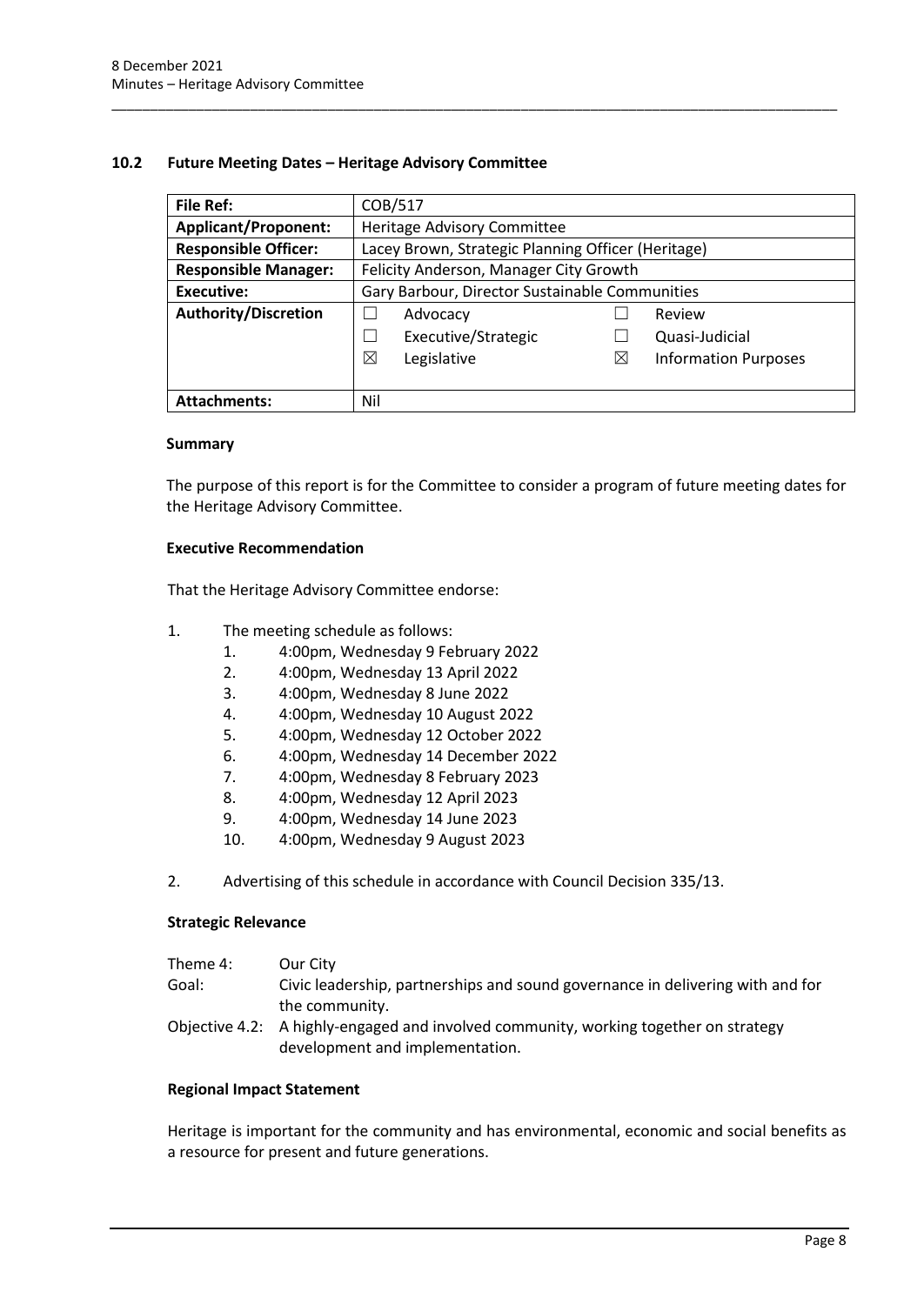The City of Bunbury recognises the importance of identifying, assessing and managing heritage places within its local government area to align with contemporary community values.

\_\_\_\_\_\_\_\_\_\_\_\_\_\_\_\_\_\_\_\_\_\_\_\_\_\_\_\_\_\_\_\_\_\_\_\_\_\_\_\_\_\_\_\_\_\_\_\_\_\_\_\_\_\_\_\_\_\_\_\_\_\_\_\_\_\_\_\_\_\_\_\_\_\_\_\_\_\_\_\_\_\_\_\_\_\_\_\_\_\_\_\_\_\_

#### **Background**

At its meeting held 26 November 2013 Council decided (335/13) the follow which has set a precedent for new Committees:

Council Decision 335/13

*"That Council:*

- *1. Request that the Committees retained appoint a Councillor as the Presiding Member to enable more effective reporting back to Council in relation to Committee items and recommendations.*
- *2. Require that the Minutes of all Committees are to be provided to Council for noting with a separate report being provided on all items requiring a resolution of Council.*
- *3. Require each Committee to set an annual meeting program which will be advertised to enable members of the public to attend.*
- *4. Require all agendas for each of the Committees to be made available on the Council's website and distributed to all Councillors prior to each meeting.*
- *5. Request that each of the Committees commence a review of their terms of reference in March 2015 to enable a complete review of the operations to be completed prior to the next Ordinary Elections."*

#### **Council Policy Compliance**

There are no Council Policies applicable to this report.

#### **Legislative Compliance**

*Local Government Act 1995.* 

#### **Officer Comments**

The Heritage Advisory Committee meeting program be as follows:

- 1. 4:00pm, Wednesday 9 February 2022
- 2. 4:00pm, Wednesday 13 April 2022
- 3. 4:00pm, Wednesday 8 June 2022
- 4. 4:00pm, Wednesday 10 August 2022
- 5. 4:00pm, Wednesday 12 October 2022
- 6. 4:00pm, Wednesday 14 December 2022
- 7. 4:00pm, Wednesday 8 February 2023
- 8. 4:00pm, Wednesday 12 April 2023
- 9. 4:00pm, Wednesday 14 June 2023
- 10. 4:00pm, Wednesday 9 August 2023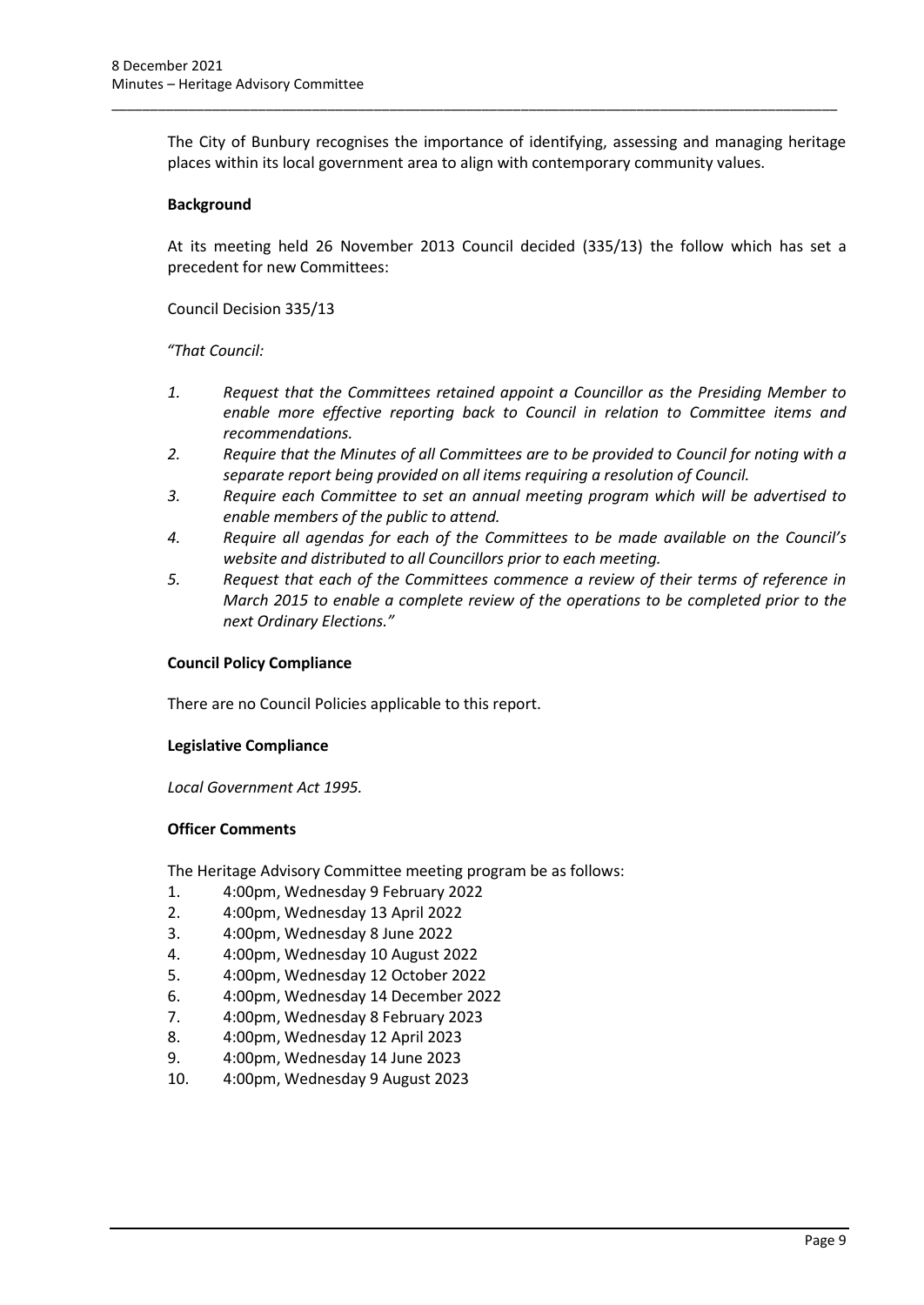#### **Analysis of Financial and Budget Implications**

There are no financial or budgetary implications impacting from the recommendations of this report.

\_\_\_\_\_\_\_\_\_\_\_\_\_\_\_\_\_\_\_\_\_\_\_\_\_\_\_\_\_\_\_\_\_\_\_\_\_\_\_\_\_\_\_\_\_\_\_\_\_\_\_\_\_\_\_\_\_\_\_\_\_\_\_\_\_\_\_\_\_\_\_\_\_\_\_\_\_\_\_\_\_\_\_\_\_\_\_\_\_\_\_\_\_\_

#### **Community Consultation**

Not applicable.

#### **Councillor/Officer Consultation**

Not applicable.

#### **Applicant Consultation**

Not applicable.

#### **Timeline: Council Decision Implementation**

Not applicable.

#### **Outcome of the Meeting held 8 December 2021**

The recommendation was moved Del Ambrosius, seconded Cr Kozisek.

The Presiding Member put the motion to the vote and it was adopted to become the Committee's decision on the matter.

|                | <b>Committee Decision</b> |                                                                          |  |
|----------------|---------------------------|--------------------------------------------------------------------------|--|
| $\mathbf{1}$ . |                           | The meeting schedule as follows:                                         |  |
|                | 1.                        | 4:00pm, Wednesday 9 February 2022                                        |  |
|                | 2.                        | 4:00pm, Wednesday 13 April 2022                                          |  |
|                | 3.                        | 4:00pm, Wednesday 8 June 2022                                            |  |
|                | 4.                        | 4:00pm, Wednesday 10 August 2022                                         |  |
|                | 5.                        | 4:00pm, Wednesday 12 October 2022                                        |  |
|                | 6.                        | 4:00pm, Wednesday 14 December 2022                                       |  |
|                | 7.                        | 4:00pm, Wednesday 8 February 2023                                        |  |
|                | 8.                        | 4:00pm, Wednesday 12 April 2023                                          |  |
|                | 9.                        | 4:00pm, Wednesday 14 June 2023                                           |  |
|                | 10.                       | 4:00pm, Wednesday 9 August 2023                                          |  |
| 2.             |                           | Advertising of this schedule in accordance with Council Decision 335/13. |  |

### CARRIED

11 votes "for" / Nil votes "against"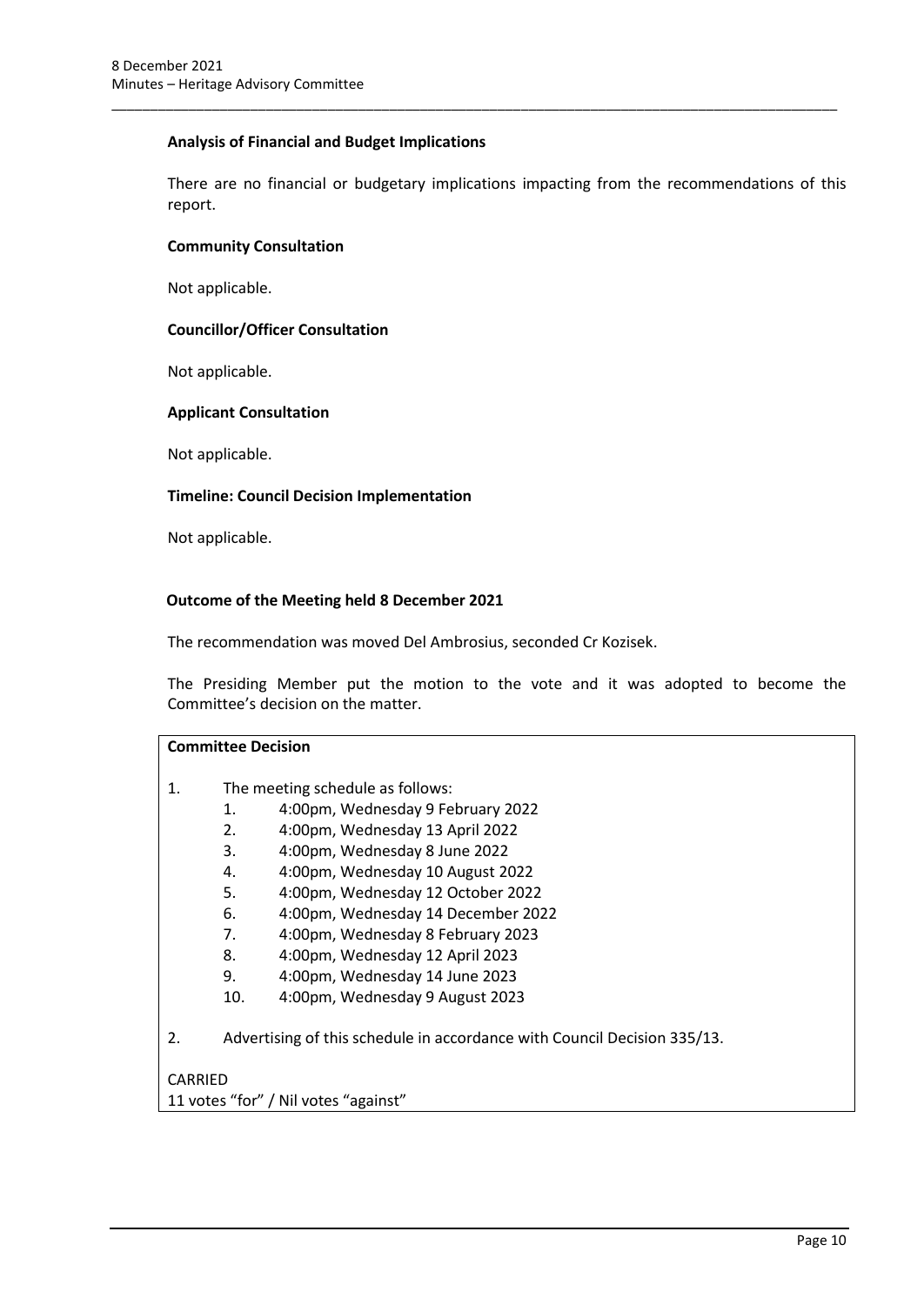#### <span id="page-13-0"></span>**10.3 Heritage Advisory Committee Achievements and Future Directions**

| <b>File Ref:</b>            | COB/517                                            |             |                             |
|-----------------------------|----------------------------------------------------|-------------|-----------------------------|
| <b>Applicant/Proponent:</b> | <b>Internal Report</b>                             |             |                             |
| <b>Responsible Officer:</b> | Lacey Brown, Strategic Planning Officer (Heritage) |             |                             |
| <b>Responsible Manager:</b> | Felicity Anderson, Manager City Growth             |             |                             |
| <b>Executive:</b>           | Gary Barbour, Director Sustainable Communities     |             |                             |
| Authority/Discretion        | Advocacy                                           |             | Review                      |
|                             | Executive/Strategic                                |             | Quasi-Judicial              |
|                             | Legislative<br>×                                   | $\boxtimes$ | <b>Information Purposes</b> |
|                             |                                                    |             |                             |
| <b>Attachments:</b>         | Nil                                                |             |                             |

\_\_\_\_\_\_\_\_\_\_\_\_\_\_\_\_\_\_\_\_\_\_\_\_\_\_\_\_\_\_\_\_\_\_\_\_\_\_\_\_\_\_\_\_\_\_\_\_\_\_\_\_\_\_\_\_\_\_\_\_\_\_\_\_\_\_\_\_\_\_\_\_\_\_\_\_\_\_\_\_\_\_\_\_\_\_\_\_\_\_\_\_\_\_

#### **Summary**

This item is to update the new Heritage Advisory Committee (HAC) on the status of existing and new strategic planning (heritage) projects in the 2021/22 financial year.

#### **Executive Recommendation**

That the Heritage Advisory Committee note the information provided on the status of existing and new strategic planning (heritage) projects in the 2021/22 financial year.

#### **Strategic Relevance**

| Theme 4:                           | Our City                                                                                                                                                                                                                                                       |
|------------------------------------|----------------------------------------------------------------------------------------------------------------------------------------------------------------------------------------------------------------------------------------------------------------|
| Goal:                              | Civic leadership, partnerships and sound governance in delivering with and for<br>the community.                                                                                                                                                               |
|                                    | Objective 4.2: A highly-engaged and involved community, working together on strategy<br>development and implementation.                                                                                                                                        |
| Theme 3:<br>Goal:<br>Objective 3.3 | Our places and spaces<br>A natural and built environment that reflects Bunbury's core values.<br>High-quality urban design, well planned neighbourhoods with housing choice,<br>and appropriate provision for diverse land uses to meet the community's needs. |

#### **Regional Impact Statement**

Heritage is important for the community and has environmental, economic and social benefits as a resource for present and future generations. The City of Bunbury recognises the importance of identifying, assessing and managing heritage places within its local government area to align with contemporary community values.

#### **Background**

There are strategies, events and programs with which the HAC are affiliated. This item is designed to outline these, their current status and future direction. The post-election Heritage Advisory Committee (HAC) met for the first time in December 2019 with some new members joining the Committee.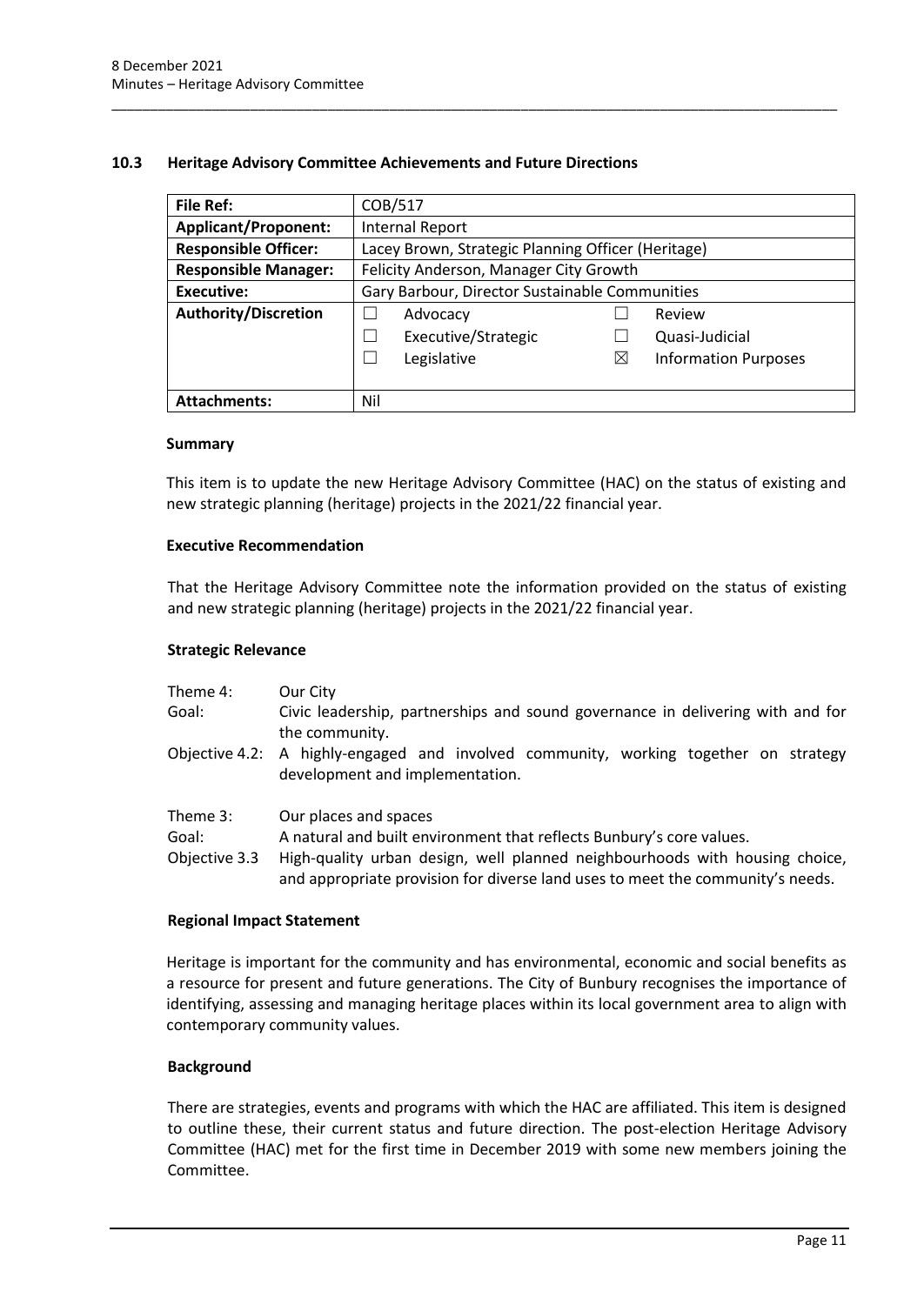It was thought timely to conduct a strategic planning workshop in February 2020 with the new Committee to revisit the terms of reference, current projects and any priorities. On completion of the workshop, the HAC members agreed on five priorities that were consistent with the terms of reference.

\_\_\_\_\_\_\_\_\_\_\_\_\_\_\_\_\_\_\_\_\_\_\_\_\_\_\_\_\_\_\_\_\_\_\_\_\_\_\_\_\_\_\_\_\_\_\_\_\_\_\_\_\_\_\_\_\_\_\_\_\_\_\_\_\_\_\_\_\_\_\_\_\_\_\_\_\_\_\_\_\_\_\_\_\_\_\_\_\_\_\_\_\_\_

#### **Council Policy Compliance**

There is no Council Policy associated with his report.

#### **Legislative Compliance**

The following statutory planning instruments of the State Planning Framework and Local Planning Framework are applicable to the strategic priorities:

- The Burra Charter
- *Heritage Act 2018*
- *Planning and Development Act 2005*
- *Planning and Development (Local Planning Schemes) Regulations 2015*
- Relevant Local Planning Policies for Heritage
- State Planning Policy 3.5 Historic Heritage Conservation

#### **Officer Comments**

#### HAC Priorities

The strategic planning workshop was held with HAC members after the closing of the February 2020 HAC meeting. It was facilitated by the Strategic Planning Officer (Heritage) with the Director Sustainable Communities and the consultant Heritage Advisor providing advice as required.

The workshop focused on the HAC Terms of Reference and projects that were currently addressed in the budget. On completion of the workshop, five priorities were identified by the HAC members and officers.

Current details and status are as follows:

| <b>Priority Project</b> |                                           | Summary                                                                                                                                                                                                                                                                                                                                                                                                                                                                 | <b>Timeframe</b> | <b>Current</b><br><b>Budget</b>                         |
|-------------------------|-------------------------------------------|-------------------------------------------------------------------------------------------------------------------------------------------------------------------------------------------------------------------------------------------------------------------------------------------------------------------------------------------------------------------------------------------------------------------------------------------------------------------------|------------------|---------------------------------------------------------|
| 1.                      | Ocean Beach<br>Heritage Trail             | A heritage trail adjacent to the footpath<br>predominantly along Ocean Drive. Scoping study<br>and Noongar Art engagement completed<br>2020/21. Budget and project confirmed for<br>2021/22.                                                                                                                                                                                                                                                                            | 2021-22          | \$30,000                                                |
| 2.                      | <b>Asset Management</b><br>Prioritisation | The City has 10 Conservation Management<br>Plans (CMPs) for City-owned heritage assets. A<br>lot of the conservation works occur reactively<br>due to lack of budget. A qualified professional is<br>required to assess the CMPs, prioritise works<br>across the heritage assets and assign costs. This<br>would allow for budget preparation and a<br>rollout of works from year to year. This has been<br>identified as a priority in the draft Heritage<br>Strategy. | 2022-23          | Nil<br>Requires<br>a<br>budget bid.<br>Approx.<br>\$15k |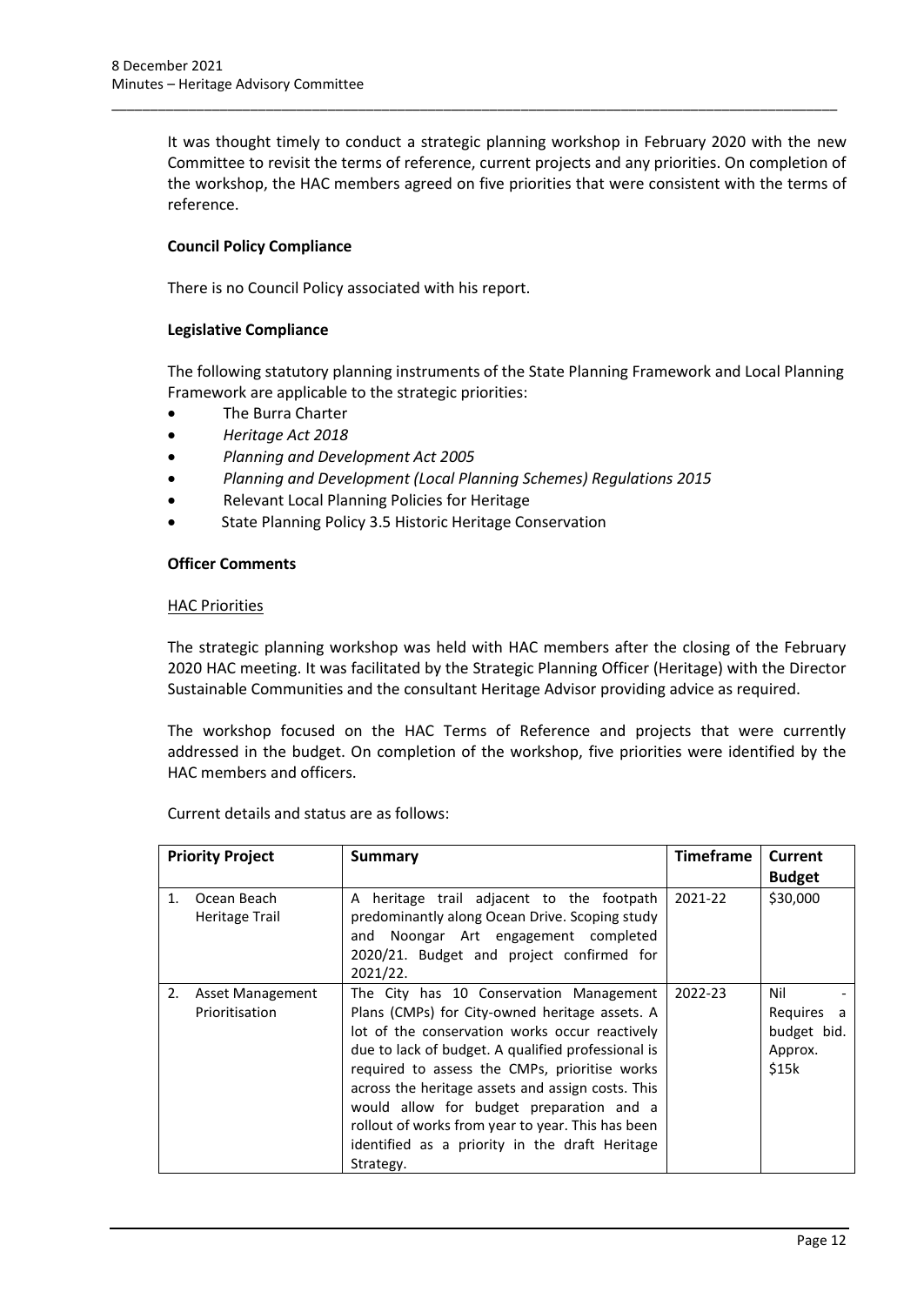| <b>Priority Project</b> |                                                                                                  | Summary                                                                                                                                                                                                                                                                                                                                                                                       | <b>Timeframe</b>                   | Current<br><b>Budget</b>           |  |
|-------------------------|--------------------------------------------------------------------------------------------------|-----------------------------------------------------------------------------------------------------------------------------------------------------------------------------------------------------------------------------------------------------------------------------------------------------------------------------------------------------------------------------------------------|------------------------------------|------------------------------------|--|
| 3.                      | Street-by-street<br>survey to inform<br>Local Heritage Survey<br>(MHI)                           | After the initial preparation of the Municipal<br>Heritage Inventory, places have been added to<br>the MHI by nomination only. This has resulted in<br>ad hoc listings. The budget will allow a street-by<br>street assessment of the Tree Street Area and<br>CBD.                                                                                                                            | 2021-22                            | \$30,000                           |  |
| 4.                      | Policy development -<br>Significant Tree<br>Register and Heritage<br><b>Conservation Notices</b> | Under the The Planning and Development (Local<br>Planning Schemes) Regulations 2015, local<br>governments have the ability to issue tree<br>preservation orders and heritage conservation<br>notices. A public information sheet has been<br>drafted and officers are awaiting release of a<br>State model policy template. Will require a<br>contemporary review of the draft tree listings. | 2021-22                            | Will<br>be<br>completed<br>inhouse |  |
| 5.                      | Incorporation of<br>heritage into City-<br>wide strategies                                       | This has been identified in the draft Heritage<br>Strategy. Officers are currently finalising the<br>draft to prepare for public consultation.                                                                                                                                                                                                                                                | Strategy<br>reviews are<br>ongoing | Expended                           |  |

\_\_\_\_\_\_\_\_\_\_\_\_\_\_\_\_\_\_\_\_\_\_\_\_\_\_\_\_\_\_\_\_\_\_\_\_\_\_\_\_\_\_\_\_\_\_\_\_\_\_\_\_\_\_\_\_\_\_\_\_\_\_\_\_\_\_\_\_\_\_\_\_\_\_\_\_\_\_\_\_\_\_\_\_\_\_\_\_\_\_\_\_\_\_

#### Local Government Election 16 October 2021

Spill of all Committees for election.

#### Operational Projects

Projects include:

- State Heritage Awards 2021
- City of Bunbury Heritage Awards 2022
- Bunbury Heritage Forum (in line with the National Trust Heritage Festival 2022)
- Heritage Advisory Service
- Heritage Advisory Committee

#### **Analysis of Financial and Budget Implications**

The project for Asset Management Prioritisation has been identified in consultation and drafting of the Heritage Strategy as a priority. A recommended budget of at least \$15,000 will be recommended as part of Council budget deliberations for 2022/23.

#### **Community Consultation**

Not applicable.

#### **Councillor/Officer Consultation**

Councillor members were consulted through the Heritage Advisory Committee.

#### **Applicant Consultation**

Not applicable.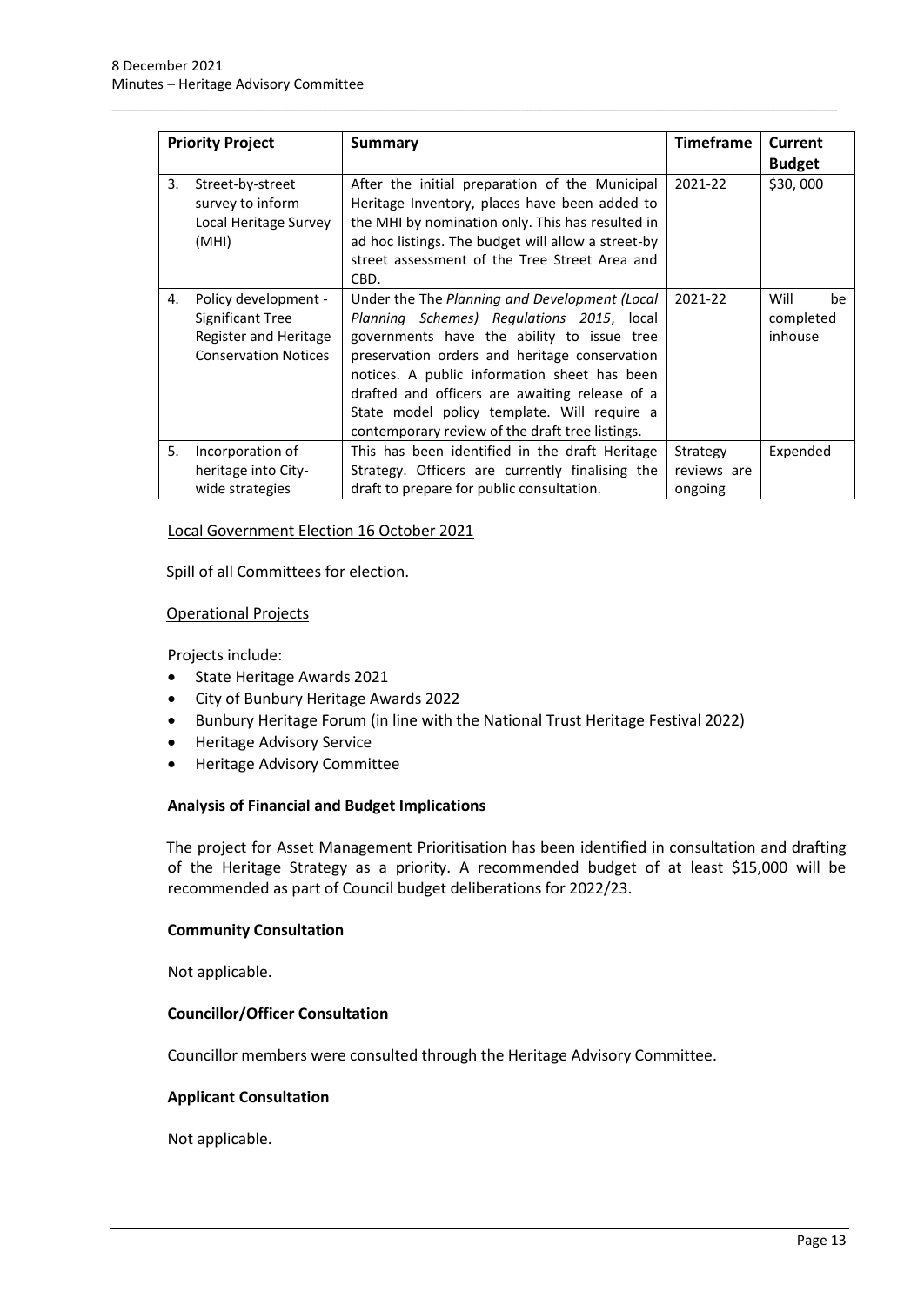#### **Timeline: Council Decision Implementation**

Not applicable.

#### **Outcome of the Meeting held 8 December 2021**

The recommendation was moved Graham Houghton, seconded Del Ambrosius.

\_\_\_\_\_\_\_\_\_\_\_\_\_\_\_\_\_\_\_\_\_\_\_\_\_\_\_\_\_\_\_\_\_\_\_\_\_\_\_\_\_\_\_\_\_\_\_\_\_\_\_\_\_\_\_\_\_\_\_\_\_\_\_\_\_\_\_\_\_\_\_\_\_\_\_\_\_\_\_\_\_\_\_\_\_\_\_\_\_\_\_\_\_\_

The Presiding Member put the motion to the vote and it was adopted to become the Committee's decision on the matter.

#### **Committee Decision**

That the Heritage Advisory Committee note the information provided on the status of existing and new strategic planning (heritage) projects in the 2021/22 financial year.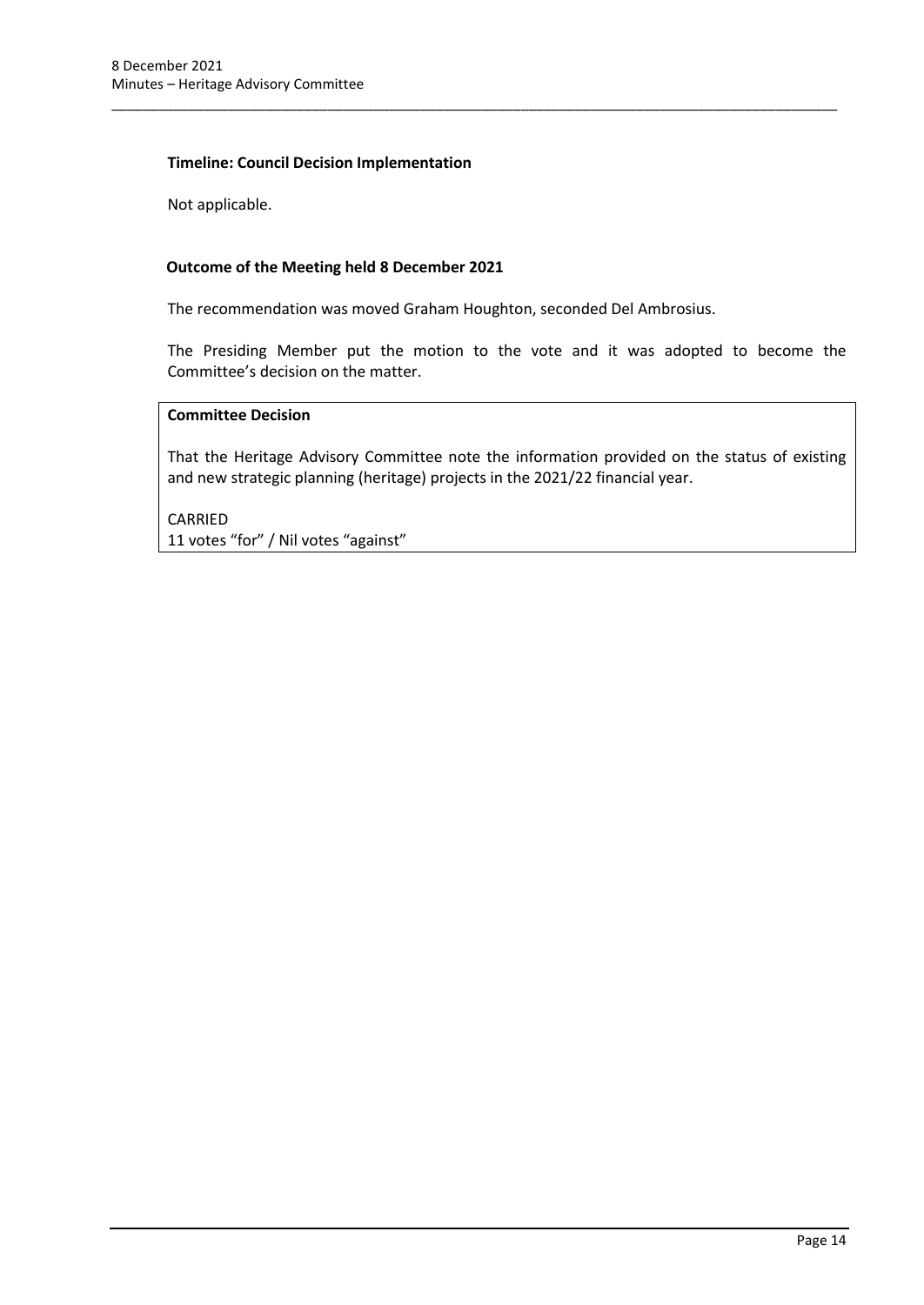| <b>File Ref:</b>            | DA/2021/143/1, P06585, COB/                              |   |                             |
|-----------------------------|----------------------------------------------------------|---|-----------------------------|
| <b>Applicant/Proponent:</b> | CPR Outdoor Centre on behalf of Graham and Amanda Machin |   |                             |
| <b>Responsible Officer:</b> | Matilda Hodge, Planning Officer                          |   |                             |
| <b>Responsible Manager:</b> | Felicity Anderson, Manager City Growth                   |   |                             |
| <b>Executive:</b>           | Gary Barbour, Director Sustainable Communities           |   |                             |
| <b>Authority/Discretion</b> | Advocacy                                                 |   | Review                      |
|                             | Executive/Strategic                                      | ⊠ | Quasi-Judicial              |
|                             | ⊠<br>Legislative                                         |   | <b>Information Purposes</b> |
| <b>Attachments:</b>         | Appendix 2: Location Plan                                |   |                             |
|                             | Appendix 3: Development Plans                            |   |                             |
|                             | Appendix 4: Site Photos                                  |   |                             |

\_\_\_\_\_\_\_\_\_\_\_\_\_\_\_\_\_\_\_\_\_\_\_\_\_\_\_\_\_\_\_\_\_\_\_\_\_\_\_\_\_\_\_\_\_\_\_\_\_\_\_\_\_\_\_\_\_\_\_\_\_\_\_\_\_\_\_\_\_\_\_\_\_\_\_\_\_\_\_\_\_\_\_\_\_\_\_\_\_\_\_\_\_\_

#### <span id="page-17-0"></span>**10.4 Proposed Carport at Lot 32 (#47A) Moore Street, Bunbury**

#### **Summary**

Development approval is sought for the construction of a carport at Lot 32 (#47A) Moore Street, Bunbury. The property is located within the East Bunbury Heritage Area. The carport is proposed to be setback 3m setback from the primary street and forward of the dwelling. The proposal is inconsistent with Local Planning Policy 6.1 Heritage Conservation and Development (LPP6.1) which precludes carports located within the front setback area unless there is no other alternative location.

As there is significant area available behind the street setback to suitably locate the carport, it is considered there is no planning justification to site the carport in the front setback area contrary to the LPP6.1. The applicant has been advised of alternative options but has requested the application be determined on the basis of the development plans lodged. It is therefore recommended that the proposed carport be refused on the basis of its scale and location.

#### **Executive Recommendation**

That the Heritage Advisory Committee recommends that Council:

- 1. In accordance with clause 68(2) of Schedule 2 of the *Planning and Development (Local Planning Schemes) Regulations 2015* and the City of Bunbury Local Planning Scheme No. 8 (LPS 8), resolves to refuse the development application for a carport at Lot 32 (#47A) Moore Street for the following reasons:
	- a. The proposed carport by reason of its location and scale, within the primary street setback area, is inconsistent with and would adversely impact the streetscape character of the locality as a heritage area.
	- b. The proposal is inconsistent with adopted Local Planning Policy 6.1: Heritage Conservation and Development in respect of the siting of a carport within the front setback area and does not meet the policy requirements or policy objectives for supporting the variation.

*Voting Requirement: Simple Majority*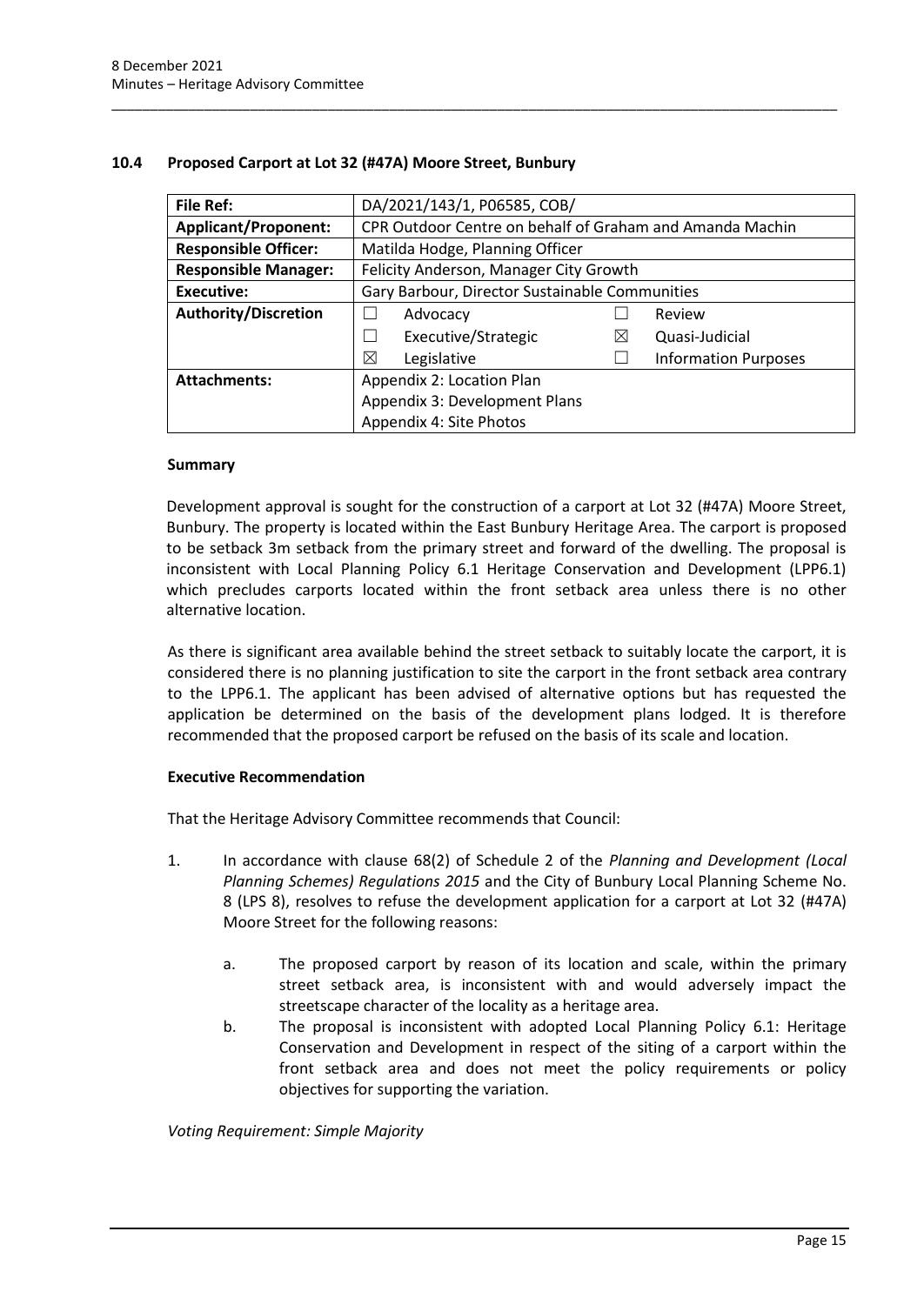#### **Strategic Relevance**

| Theme 1<br>Goal                  | Our community and culture<br>A safe, healthy and cohesive community, with a rich cultural life, and<br>supportive social environment.                                                                                                                            |
|----------------------------------|------------------------------------------------------------------------------------------------------------------------------------------------------------------------------------------------------------------------------------------------------------------|
| Objective 1.4                    | Arts, culture, heritage and events that enrich our understanding and<br>enjoyment of life, celebrate our identity and bring the community<br>together                                                                                                            |
| Theme 3<br>Goal<br>Objective 3.3 | Our places and spaces<br>A natural and built environment that reflects Bunbury's core values<br>High-quality urban design, well-planned neighbourhoods with housing<br>choice, and appropriate provision for diverse land uses to meet the<br>community's needs. |

\_\_\_\_\_\_\_\_\_\_\_\_\_\_\_\_\_\_\_\_\_\_\_\_\_\_\_\_\_\_\_\_\_\_\_\_\_\_\_\_\_\_\_\_\_\_\_\_\_\_\_\_\_\_\_\_\_\_\_\_\_\_\_\_\_\_\_\_\_\_\_\_\_\_\_\_\_\_\_\_\_\_\_\_\_\_\_\_\_\_\_\_\_\_

#### **Regional Impact Statement**

Heritage is important for the community and has environmental, economic and social benefits as a resource for present and future generations. The City of Bunbury recognises the importance of identifying, assessing and managing heritage places within its local government area to align with contemporary community values.

#### **Background**

The subject site is located within the 'Residential Zone'. A locality plan is **attached** at Appendix 2. A summary table of details relating to the subject site are as follows:

| <b>Property Address:</b>  | Lot 32 (#47A) Moore Street, Bunbury                                   |
|---------------------------|-----------------------------------------------------------------------|
| Zoning:                   | Residential - R15/40                                                  |
| <b>Existing Land Use:</b> | Single House                                                          |
| Lot Area:                 | 598m <sup>2</sup>                                                     |
| Heritage                  | Located within the East Bunbury Heritage Area (moderate significance) |

The property is abutted to the north by a residential dwelling and a 5m wide drainage reserve to the south. The proposed carport is setback 3m from the primary street and 12m forward of the existing dwelling, with a nil setback proposed from the southern lot boundary.

The subject site is located within the East Bunbury Heritage Area. The main planning consideration in the assessment of the proposed development is the impact of the carport on the streetscape and character of the heritage area.

Development plans and site photos are **attached** at Appendices 3 and 4.

#### **Legislative Compliance**

The following legislation and statutory planning instruments of the state and local planning framework are applicable to the assessment of this application:

- Planning and Development Act 2005;
- Heritage Act 2018;
- Planning and Development (Local Planning Schemes) Regulations 2015;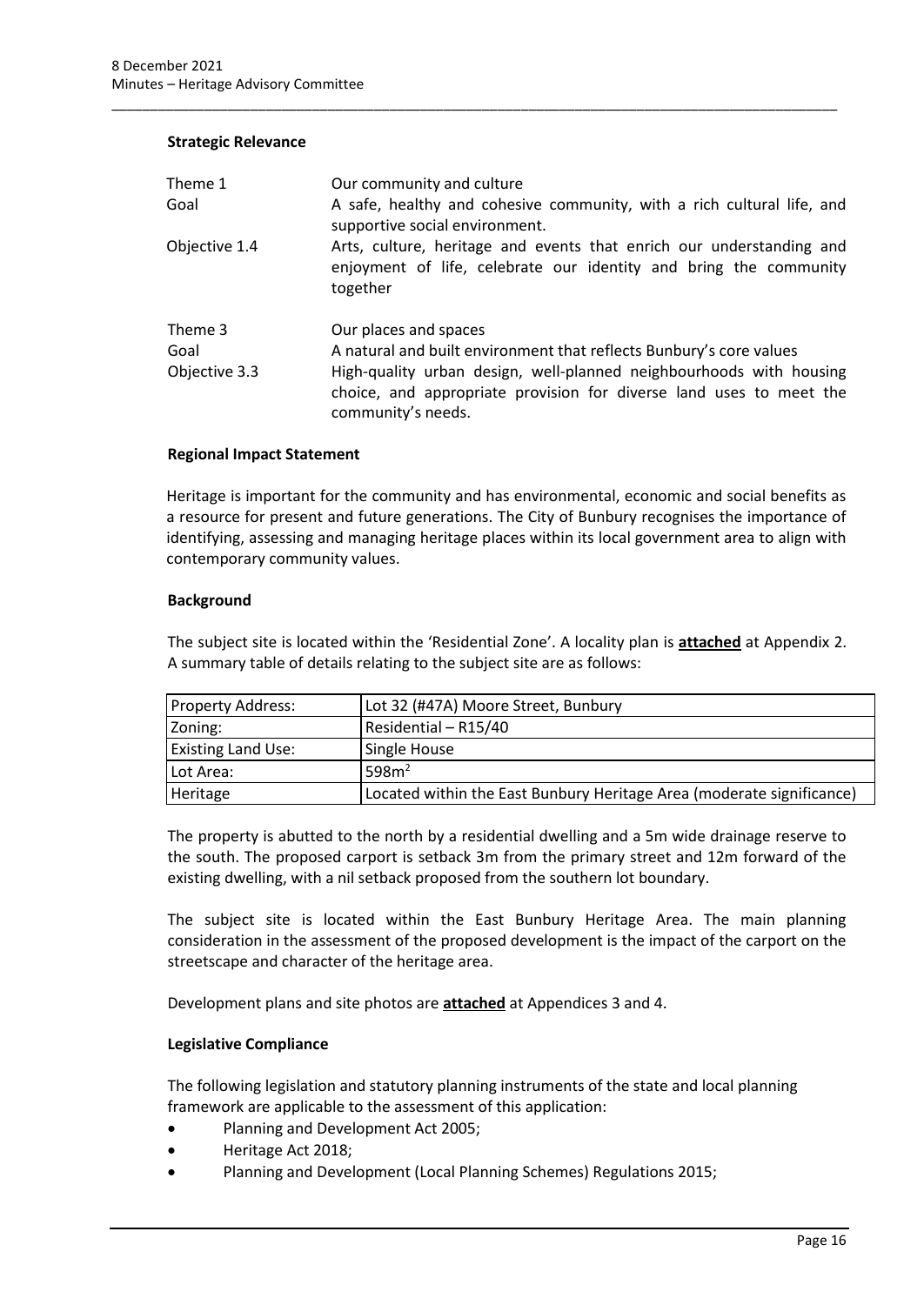- City of Bunbury Local Planning Scheme No.8 (LPS 8);
- State Planning Policy 7.3: Residential Design Codes Volume 1
- State Planning Policy 3.5: Historic Heritage Conservation
- Local Planning Policy 6.1: Heritage Conservation and Development

\_\_\_\_\_\_\_\_\_\_\_\_\_\_\_\_\_\_\_\_\_\_\_\_\_\_\_\_\_\_\_\_\_\_\_\_\_\_\_\_\_\_\_\_\_\_\_\_\_\_\_\_\_\_\_\_\_\_\_\_\_\_\_\_\_\_\_\_\_\_\_\_\_\_\_\_\_\_\_\_\_\_\_\_\_\_\_\_\_\_\_\_\_\_

#### **Officer Comments**

#### State Planning Policy 7.3: Residential Design Codes Volume 1

The proposed carport complies with all R-Code requirements except for section 5.1.3 Lot boundary setback.

| <b>Residential Design Codes</b> | Requirement        | <b>Proposed</b>    |
|---------------------------------|--------------------|--------------------|
| Cl 5.1.3 – Lot Boundary Setback | Southern Boundary: | Southern Boundary: |
|                                 | 1m                 | Nil                |

The applicant proposes a variation to the required setback distance from the southern lot boundary. The variation was not advertised to neighbouring properties as the only property directly impacted is a drainage reserve under ownership of the City of Bunbury. Notwithstanding the heritage considerations, the proposed reduced setback distance to the side boundary is considered to satisfy the relevant Design Principles of the R-Codes.

#### State Planning Policy 3.5: Historic Heritage Conservation

Whilst not a State Registered Heritage Place, the heritage area is currently on the RHP Assessment Program. This policy sets out the principles of sound and responsible planning for the conservation and protection of Western Australia's historic heritage. It aims to ensure development does not adversely affect the significance of heritage places and areas. Location and setting are key considerations in heritage areas and development should respond sympathetically and complement the heritage values of the area as detailed in the local planning policy. The proposed location of the carport does not comply with the objectives of this policy.

#### Local Planning Policy 6.1: Heritage Conservation and Development

The property is not listed on the City of Bunbury Municipal Inventory (now referred to as Local Heritage Survey), nor is it included in the Heritage List. The site however is located within a designated Heritage Area, which recognises the collective value of all buildings within the East Bunbury Heritage Area. LPP6.1 sets out guidance for the assessment of garages and carports. The policy sets out that garages and carports should be located behind the dwelling. Where this is not feasible, carports are not to be dominant features on the streetscape.

| LPP6.1: Heritage Conservation & |         |          |     | Requirement                                                                                                                                  | <b>Proposed</b>                                                  |
|---------------------------------|---------|----------|-----|----------------------------------------------------------------------------------------------------------------------------------------------|------------------------------------------------------------------|
| <b>Development</b>              |         |          |     |                                                                                                                                              |                                                                  |
| $5.5^{\circ}$<br>Outbuildings   | Garages | Carports | and | $\vert$ Cl 5.1.1 – Garages or carports are<br>constructed behind the front<br>setback of the main building and<br>comply with the following: |                                                                  |
|                                 |         |          |     | (a) Set back a minimum of<br>distance of 1.0m behind<br>building<br>the<br>main                                                              | Carport is setback 3m from the<br>primary street and set forward |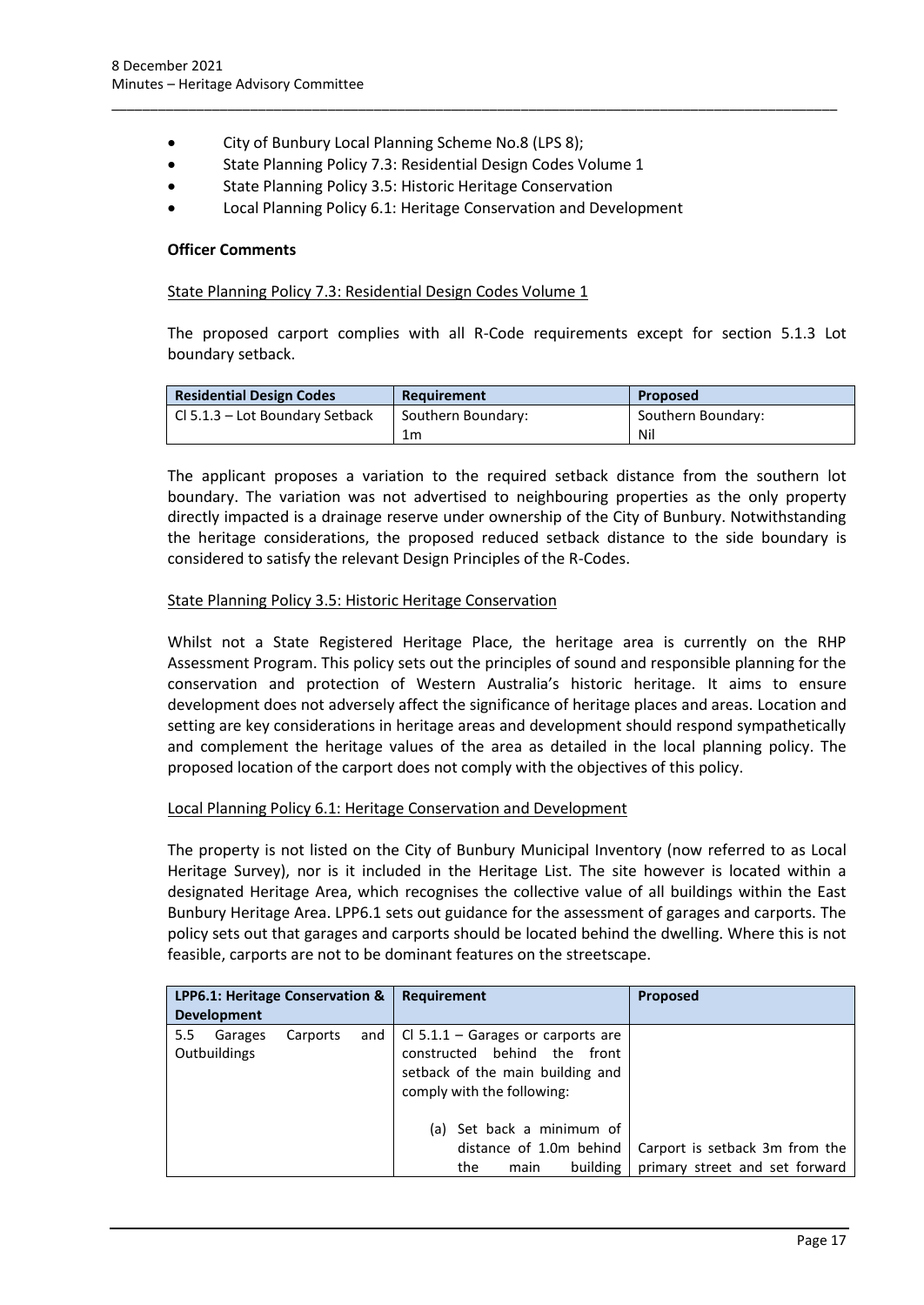| setback; and                                      | 12m of the dwelling.                                     |
|---------------------------------------------------|----------------------------------------------------------|
| (b) the width of the garage                       |                                                          |
|                                                   |                                                          |
|                                                   | or carport is not greater   Carport occupies 46% (6m) of |
| than 6 metres or 35% of $\vert$ the lot frontage. |                                                          |
| the frontage of the lot,                          |                                                          |
| whichever is the lesser.                          |                                                          |

\_\_\_\_\_\_\_\_\_\_\_\_\_\_\_\_\_\_\_\_\_\_\_\_\_\_\_\_\_\_\_\_\_\_\_\_\_\_\_\_\_\_\_\_\_\_\_\_\_\_\_\_\_\_\_\_\_\_\_\_\_\_\_\_\_\_\_\_\_\_\_\_\_\_\_\_\_\_\_\_\_\_\_\_\_\_\_\_\_\_\_\_\_\_

The proposed carport does not comply with the above-mentioned requirements. Variations to LPP6.1 may be considered subject to demonstrating that the proposed development is in keeping with the intent and objectives of the policy, which includes:

*(a) to ensure that development, including alterations and additions to existing buildings and the construction of new buildings, does not adversely impact on the cultural heritage values, significance and character of heritage places and designated heritage areas*.

Whilst it is acknowledged that the location of the dwelling precludes locating the carport behind the dwelling, there is sufficient space available to locate the carport behind the front setback area.

It is considered the proposed carport set significantly forward of the dwelling and its scale will dominate the streetscape and significantly impact upon the character of the heritage area, contrary to the objectives of LPP6.1.

The applicant has been advised that a 6m primary street setback consistent with the setback of the heritage dwelling to the north would be supported. The applicant advised they required the carport in the proposed location to provide a larger continuous lawn area. It is noted that prior to storm damage, there was a carport of similar dimensions setback 9m from the front boundary as shown in the Site Photos **attached** at Appendix 4.

It is acknowledged that the residential property to the South at Lot 14 (#49) Moore Street has an attached carport setback 2.6m from the primary street. This carport was recommended for refusal by both the assessing officer and the Heritage Advisory Committee in 2018, however was approved at approved by Council after the applicant cited examples outside of the Heritage Area of carports that were within the street setback area.

#### Heritage Advisor Comments

The application was referred to the City's Heritage Advisor, who provided the following comments:

*"We have assessed the proposal for the new carport to a non-contributory house on subdivided lot with contributory places adjacent. We note that this is a significant streetscape with consistent setbacks to left of proposed carport.*

*The proposed carport is not supported in its current location for the following reasons:*

- The carport is set within the front setback area of the lot and is set in front of *the prevailing streetscape setbacks.*
- The carport location will have a negative impact on the significant heritage *streetscape and on the Heritage Area.*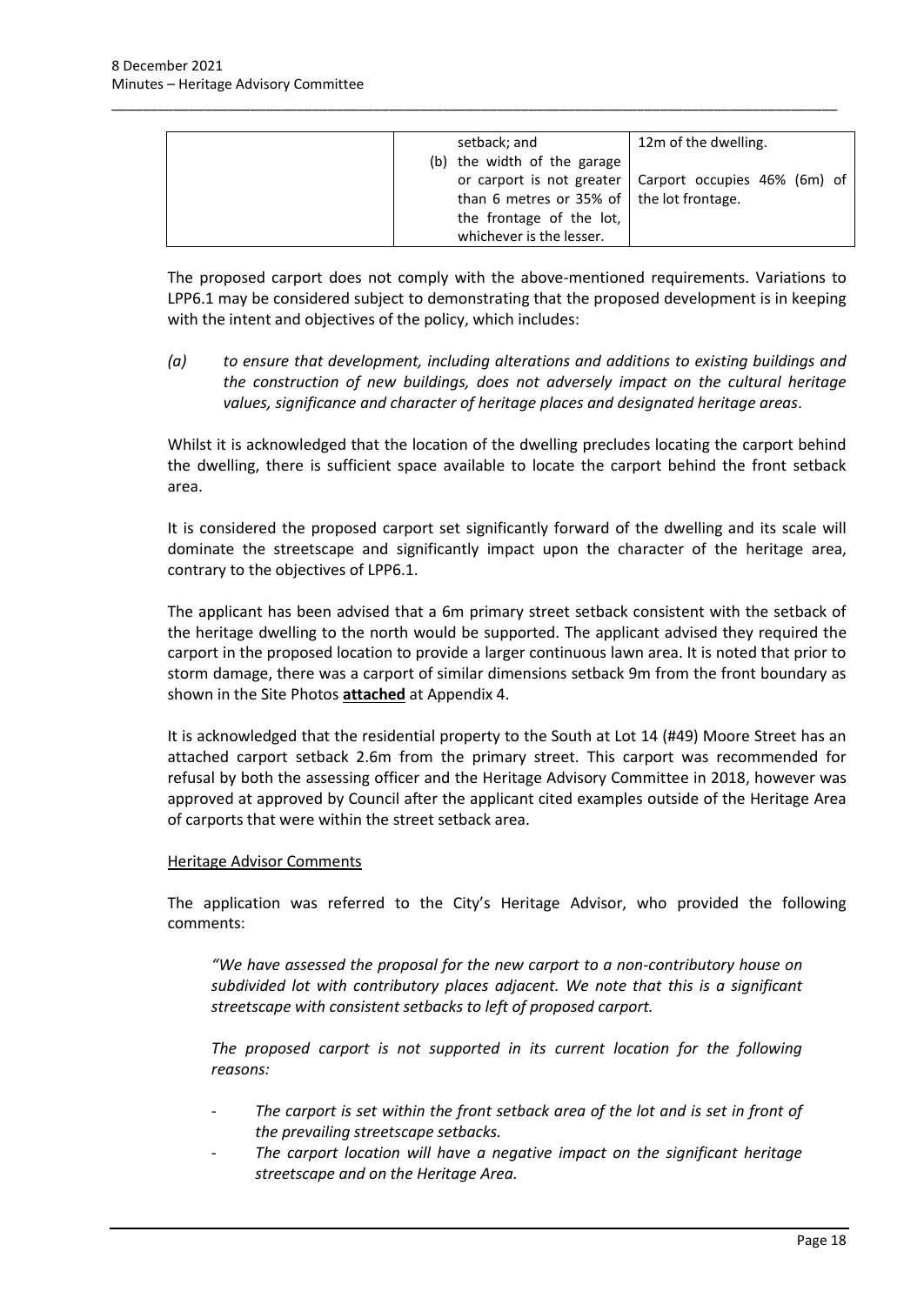- *As per 5.5.2 – The proposed carport is not consistent with the policy:*

\_\_\_\_\_\_\_\_\_\_\_\_\_\_\_\_\_\_\_\_\_\_\_\_\_\_\_\_\_\_\_\_\_\_\_\_\_\_\_\_\_\_\_\_\_\_\_\_\_\_\_\_\_\_\_\_\_\_\_\_\_\_\_\_\_\_\_\_\_\_\_\_\_\_\_\_\_\_\_\_\_\_\_\_\_\_\_\_\_\_\_\_\_\_

- *there are clear and viable alternatives for the location of a double carport on this lot*
- *The proposed carport does visually dominate the streetscape.*
- *The proposed carport does detract from the heritage character of the adjoining contributory buildings*

*It is noted that the carport on the adjoining lot (49 Moore St) was recommended for refusal."*

#### **Analysis of Financial and Budget Implications**

This application for development approval relates to private property, and therefore, the effect of the recommendation has no direct budgetary or financial implications for the City of Bunbury.

If the applicant is aggrieved by Council's decision they may apply for a review of the decision through SAT. If the decision is forwarded to SAT for appeal, the City of Bunbury may incur legal costs.

#### **Community Consultation**

The development application was advertised for public comment from 22 November to 6 December 2021. Public consultation measures involved a letter sent to the landowners and occupiers of 3 surrounding properties. Following consultation, no submissions of objection have been received to date.

#### **Councillor/Officer Consultation**

The proposal has been referred to the City of Bunbury's Development Coordination Unit (DCU) for professional advice and technical assessment prior to the finalisation of this report.

#### **Applicant Consultation**

Officers have advised the applicant of alternative solutions for the siting of a carport that would comply with LPP6.1. Given the sufficient vacant area directly behind the proposed carport location, it is considered that the proposal could be readily modified to achieve the objectives of the policy.

The applicant has requested the application be determined based on the original development plans and information lodged. The applicant has been informed of the officer recommendation.

#### **Timeline: Council Decision Implementation**

Should Council refuse the application, the applicant has the option to lodge an appeal within 28 days of the date of the decision to the State Administrative Tribunal.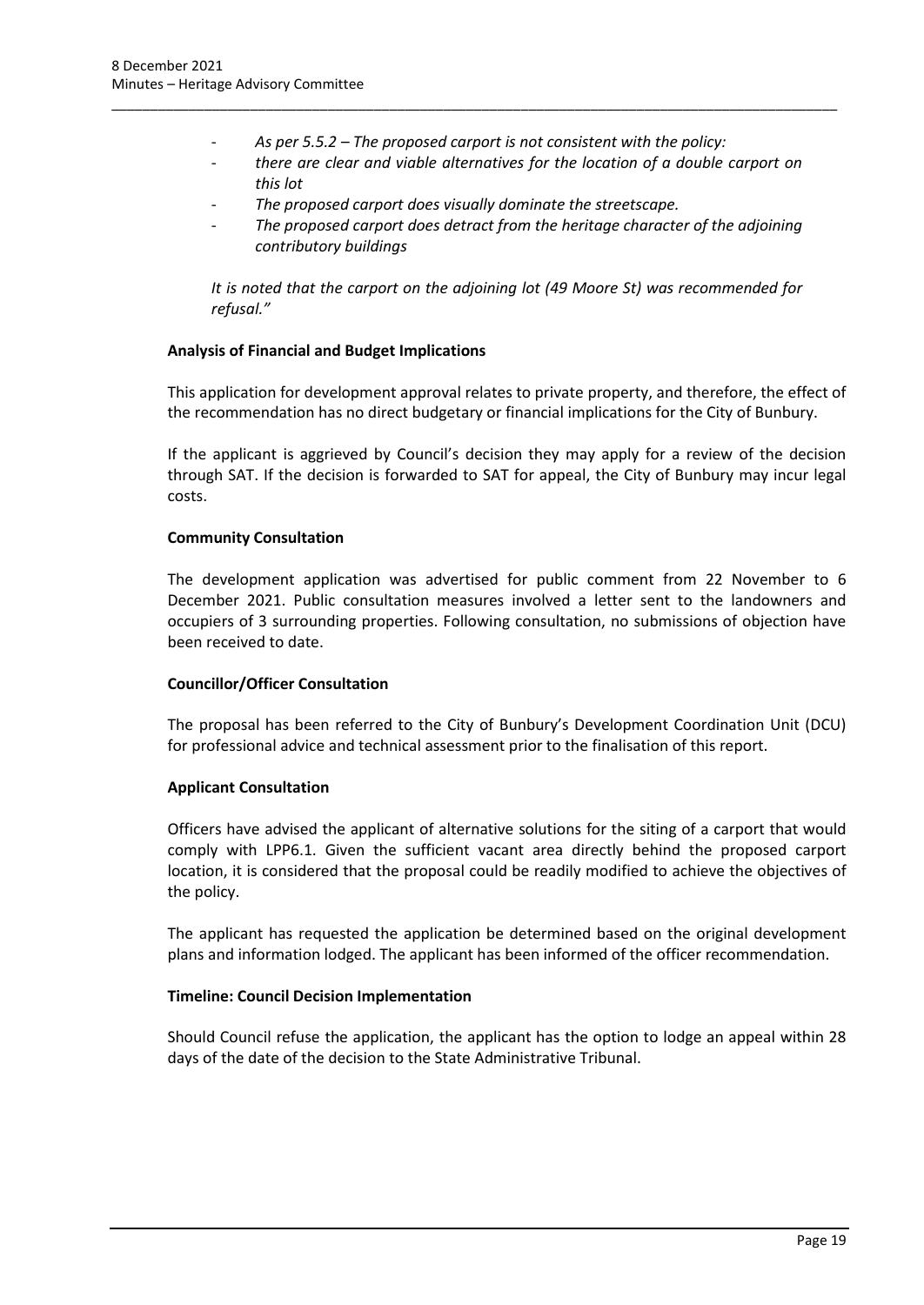#### **Outcome of the Meeting held 8 December 2021**

The recommendation was moved Peter Suckling, seconded Graham Houghton.

\_\_\_\_\_\_\_\_\_\_\_\_\_\_\_\_\_\_\_\_\_\_\_\_\_\_\_\_\_\_\_\_\_\_\_\_\_\_\_\_\_\_\_\_\_\_\_\_\_\_\_\_\_\_\_\_\_\_\_\_\_\_\_\_\_\_\_\_\_\_\_\_\_\_\_\_\_\_\_\_\_\_\_\_\_\_\_\_\_\_\_\_\_\_

The Presiding Member put the motion to the vote and it was adopted to become the Committee's decision on the matter.

#### **Committee Decision**

That the Heritage Advisory Committee recommends that Council:

- 1. In accordance with clause 68(2) of Schedule 2 of the *Planning and Development (Local Planning Schemes) Regulations 2015* and the City of Bunbury Local Planning Scheme No. 8 (LPS 8), resolves to refuse the development application for a carport at Lot 32 (#47A) Moore Street for the following reasons:
	- a. The proposed carport by reason of its location and scale, within the primary street setback area, is inconsistent with and would adversely impact the streetscape character of the locality as a heritage area.
	- b. The proposal is inconsistent with adopted Local Planning Policy 6.1: Heritage Conservation and Development in respect of the siting of a carport within the front setback area and does not meet the policy requirements or policy objectives for supporting the variation.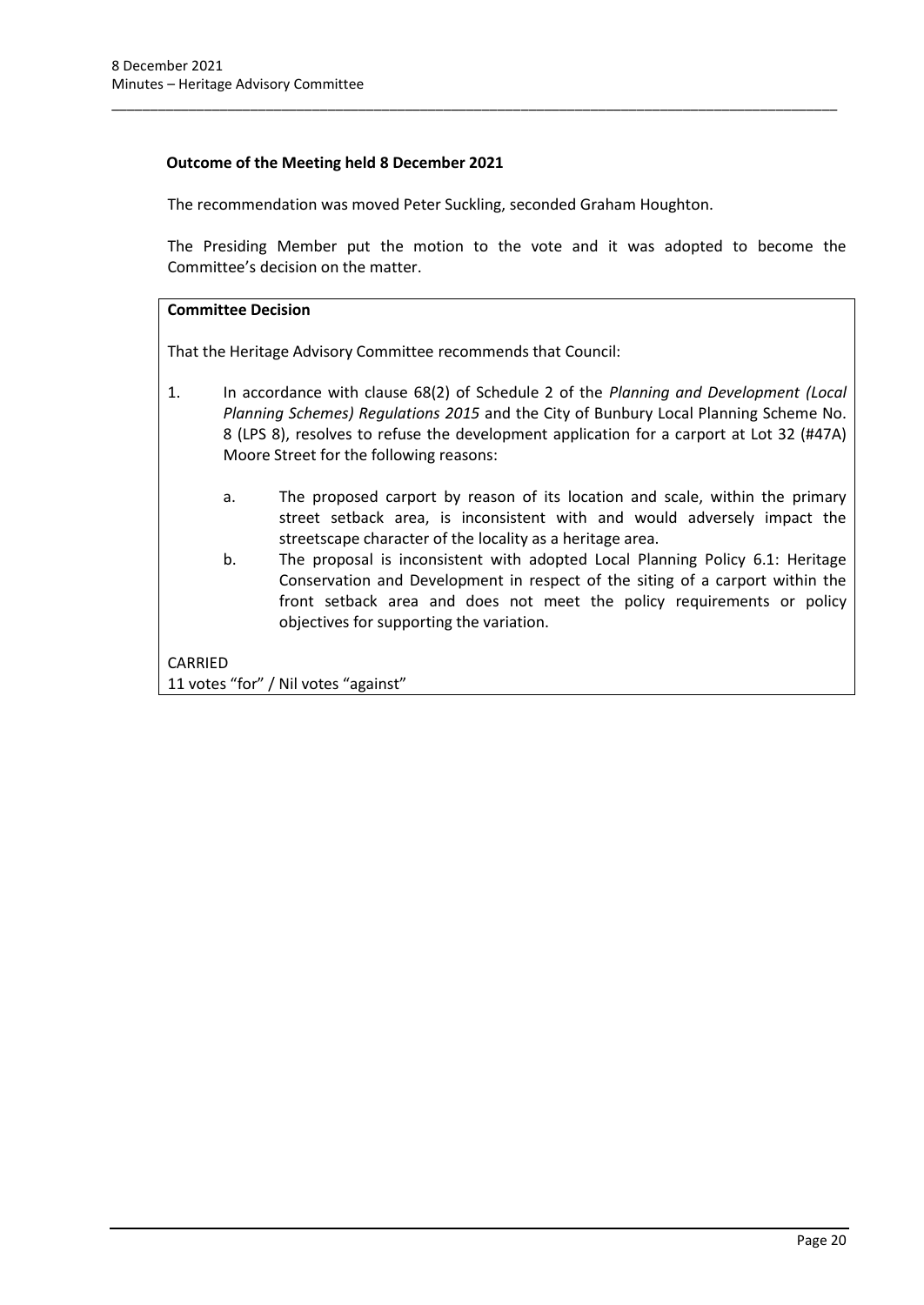#### <span id="page-23-0"></span>**10.5 Summary of Referrals and Communications**

| <b>File Ref:</b>            | COB/517                                            |             |                             |
|-----------------------------|----------------------------------------------------|-------------|-----------------------------|
| <b>Applicant/Proponent:</b> | Heritage Advisory Committee                        |             |                             |
| <b>Responsible Officer:</b> | Lacey Brown, Strategic Planning Officer (Heritage) |             |                             |
| <b>Responsible Manager:</b> | Felicity Anderson, Manager City Growth             |             |                             |
| <b>Executive:</b>           | Gary Barbour, Director Sustainable Communities     |             |                             |
| <b>Authority/Discretion</b> | Advocacy                                           |             | Review                      |
|                             | Executive/Strategic                                |             | Quasi-Judicial              |
|                             | Legislative                                        | $\boxtimes$ | <b>Information Purposes</b> |
|                             |                                                    |             |                             |
| <b>Attachments:</b>         | Nil                                                |             |                             |

\_\_\_\_\_\_\_\_\_\_\_\_\_\_\_\_\_\_\_\_\_\_\_\_\_\_\_\_\_\_\_\_\_\_\_\_\_\_\_\_\_\_\_\_\_\_\_\_\_\_\_\_\_\_\_\_\_\_\_\_\_\_\_\_\_\_\_\_\_\_\_\_\_\_\_\_\_\_\_\_\_\_\_\_\_\_\_\_\_\_\_\_\_\_

#### **Summary**

The Heritage Advisor and Strategic Planning Officer (Heritage) have provided details to the Heritage Advisory Committee on recent development application referrals, discussions and events since the last Committee meeting.

#### **Executive Recommendation**

That the Heritage Advisory Committee note the summary of referrals and communications as detailed in the Officer Comments.

#### **Strategic Relevance**

| Theme 1:      | Our community and culture                                                                                                                           |
|---------------|-----------------------------------------------------------------------------------------------------------------------------------------------------|
| Goal:         | A safe, healthy and cohesive community, with a rich cultural life, and supportive                                                                   |
|               | social environment.                                                                                                                                 |
| Objective 1.4 | Arts, culture, heritage and events that enrich our understanding and enjoyment<br>of life, celebrate our identity and bring the community together. |

#### **Regional Impact Statement**

Not applicable.

#### **Background**

The Heritage Advisory Committee (HAC) is advised of recent development applications, decisions, policy, enquiries and/or events to assist in the awareness and promotion of heritage development and education in Bunbury. This provides a transparent approach for the wider community and is consistent with the terms of reference for the HAC.

#### **Legislative/Council Policy Compliance**

The following statutory planning instruments of the State Planning Framework and Local Planning Framework are applicable to the assessment of development applications and heritage advice:

- The Burra Charter
- *Heritage of Western Australia Act 1990*
- *Planning and Development Act 2005*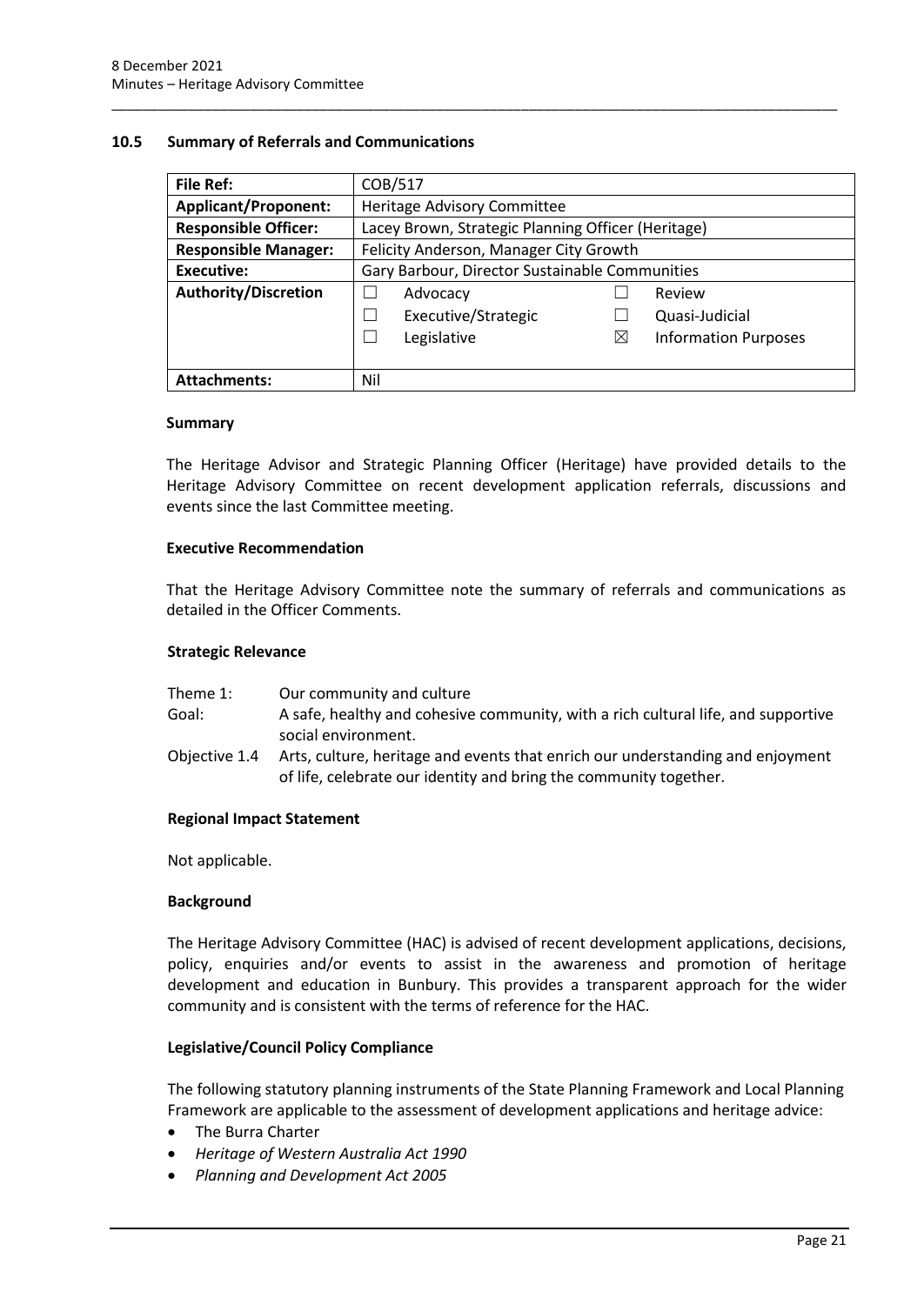• *Planning and Development (Local Planning Schemes) Regulations 2015*

\_\_\_\_\_\_\_\_\_\_\_\_\_\_\_\_\_\_\_\_\_\_\_\_\_\_\_\_\_\_\_\_\_\_\_\_\_\_\_\_\_\_\_\_\_\_\_\_\_\_\_\_\_\_\_\_\_\_\_\_\_\_\_\_\_\_\_\_\_\_\_\_\_\_\_\_\_\_\_\_\_\_\_\_\_\_\_\_\_\_\_\_\_\_

- Relevant Local Planning Policies for Heritage
- State Planning Policy 3.5 Historic Heritage Conservation

#### **Officer Comments**

The referral and communications list is as follows:

|                | #47A Moore Street                             |
|----------------|-----------------------------------------------|
| $\mathcal{L}$  | <b>Wellington Hotel</b>                       |
| 3              | #12 Preston Street                            |
| 4              | #2 Jarrah Street                              |
| 5              | #36 Stirling Street                           |
| 6              | #52 Stirling Street                           |
| $\overline{7}$ | #5 Charles Street                             |
| 8              | <b>Red Mill Store</b>                         |
| 9              | Local Heritage Survey Work                    |
| 10             | Heritage Strategy (Women in Planning Network) |
| 11             | Rate concession enquiry                       |
| 12             | #4 Symmons Street                             |
|                |                                               |

#### **Analysis of Financial and Budget Implications**

Not applicable.

#### **Community Consultation**

Not applicable.

#### **Councillor/Officer Consultation**

Councillor members were consulted through the Heritage Advisory Committee.

#### **Applicant Consultation**

Not applicable.

#### **Timeline: Council Decision Implementation**

Not applicable.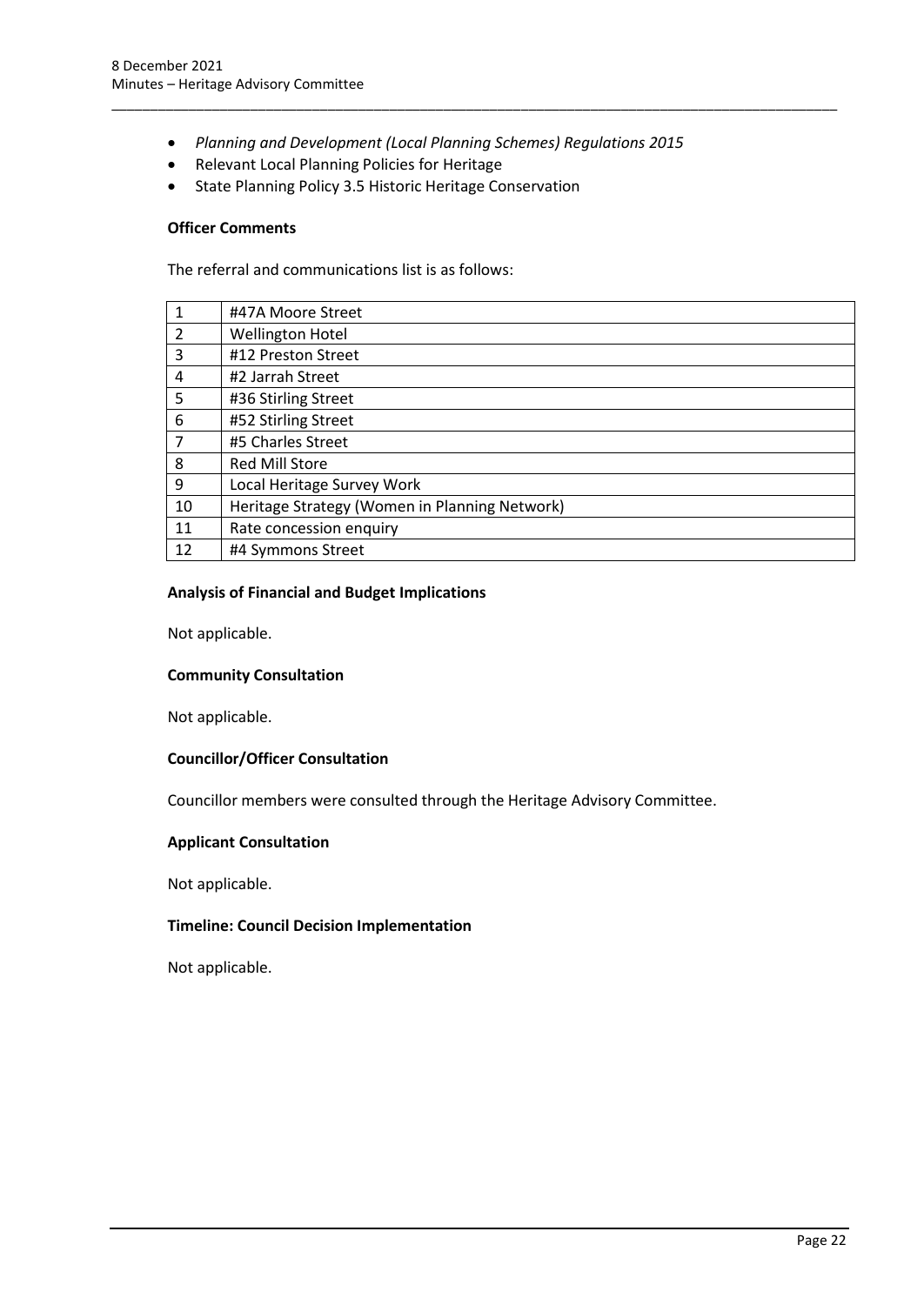### **Outcome of the Meeting held 8 December 2021**

The recommendation was moved Cr Kozisek, seconded Duncan Rutherford.

The Presiding Member put the motion to the vote and it was adopted to become the Committee's decision on the matter.

\_\_\_\_\_\_\_\_\_\_\_\_\_\_\_\_\_\_\_\_\_\_\_\_\_\_\_\_\_\_\_\_\_\_\_\_\_\_\_\_\_\_\_\_\_\_\_\_\_\_\_\_\_\_\_\_\_\_\_\_\_\_\_\_\_\_\_\_\_\_\_\_\_\_\_\_\_\_\_\_\_\_\_\_\_\_\_\_\_\_\_\_\_\_

#### **Committee Decision**

That the Heritage Advisory Committee note the summary of referrals and communications as detailed in the Officer Comments.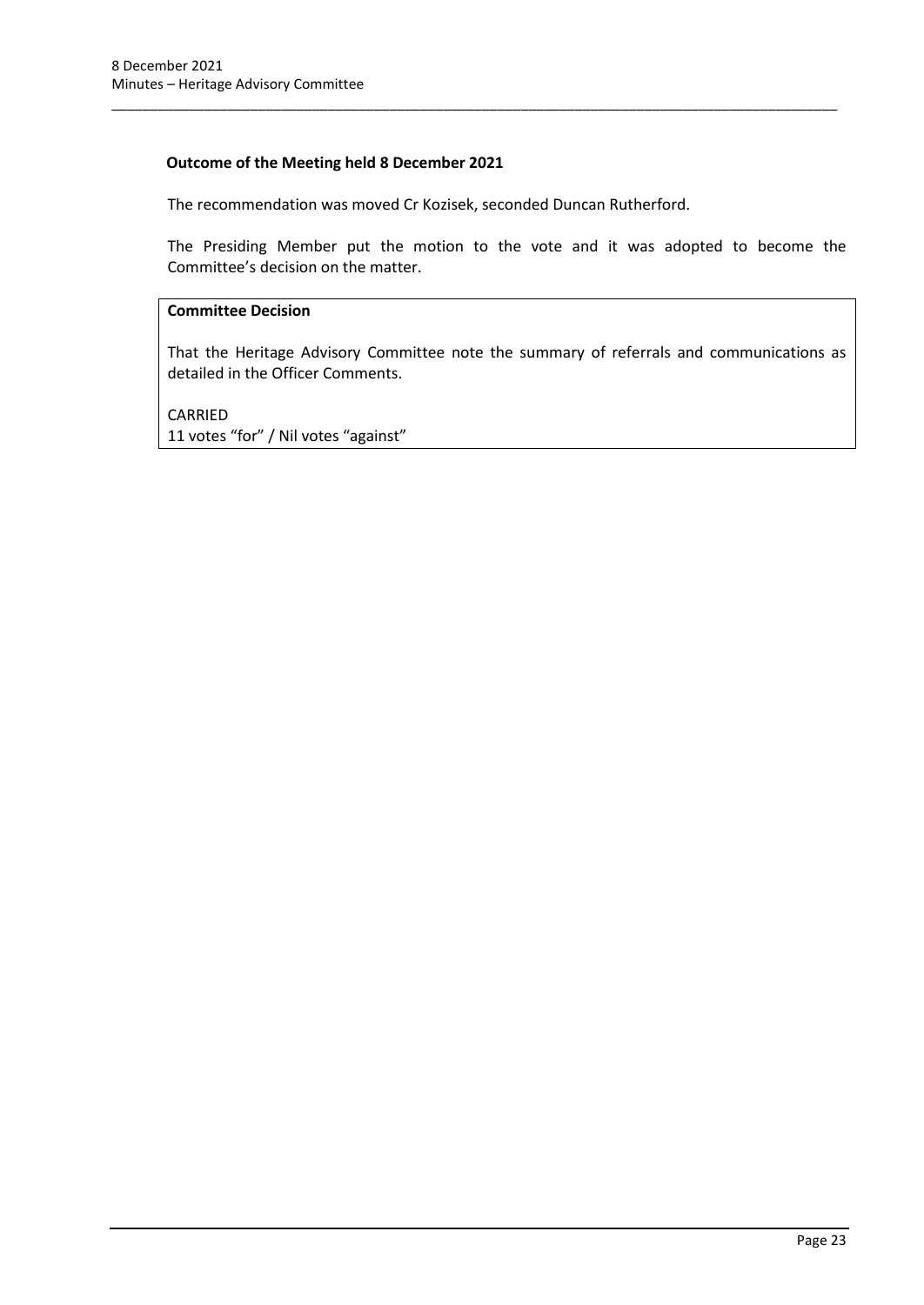#### <span id="page-26-0"></span>**11. Applications for Leave of Absence**

Not applicable to this committee.

#### <span id="page-26-1"></span>**12. Questions from Members**

#### <span id="page-26-2"></span>**12.1 Response to Previous Questions from Members taken on Notice**

\_\_\_\_\_\_\_\_\_\_\_\_\_\_\_\_\_\_\_\_\_\_\_\_\_\_\_\_\_\_\_\_\_\_\_\_\_\_\_\_\_\_\_\_\_\_\_\_\_\_\_\_\_\_\_\_\_\_\_\_\_\_\_\_\_\_\_\_\_\_\_\_\_\_\_\_\_\_\_\_\_\_\_\_\_\_\_\_\_\_\_\_\_\_

Nil

#### <span id="page-26-3"></span>**12.2 Questions from Members**

#### **Q1 Question from Del Ambrosius**

Why is the laneway at the back of Stirling Street not gazetted as a road? What is stopping this from occurring. Currently access to properties is only allowed from Stirling Street to park a vehicle in order to comply with TPS No.8. The City should gazette this road.

#### **A1 Answer by Gary Barbour, Director Sustainable Communities**

Currently the ownership of the laneway is not clear. There is a laneway project being undertaken on all laneways throughout the City. Most of these laneways are not owned by the City and some are the result of deceased estates. It is sometimes easier to keep these for density reasons. Some of these will probably be offered to owners to purchase their section and extend their property. Some have underground infrastructure and cannot be sold off or built on. The City is currently looking to determine what is to be the City's and how to upgrade this, possibly through development contributions.

Gary noted that this question would be taken on notice so that a more informed response could be provided.

#### **Q2 Stephen Craddock**

What is happening with the interpretative signing for the jetty? In 2013 an undertaking was given that if the timber jetty was demolished, interpretative signage would be erected to acknowledge the history of the area.

#### **A2A Answer provided by Lacey Brown**

A detailed design had been completed and this included six signage panels and artwork. The signs have recently been fabricated.

It should be noted that any installation would only be temporary as the Department of Transport still need to remove the spur at the end of the groyne and will be bringing big machinery in to do it, for which signage will need to be removed.